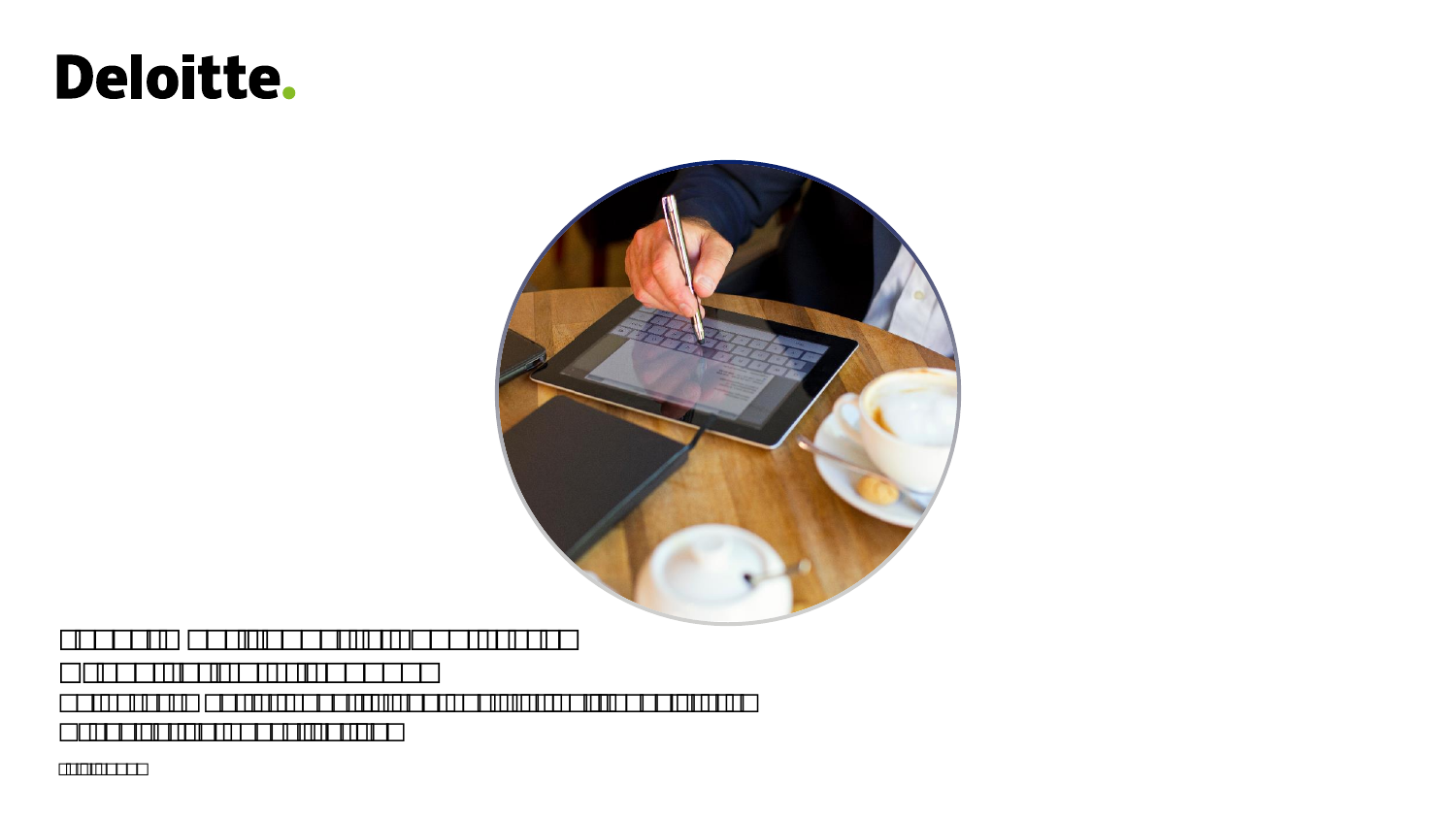### Table of Contents

| <b>Contents</b>                                     | Page(s)   |
|-----------------------------------------------------|-----------|
| <b>Engagement Overview</b>                          | 3         |
| The Consolidation Scenario                          | 4         |
| Our Approach                                        | 5         |
| Assessment of Benefits and Costs                    | $6 - 12$  |
| Appendix I: Our Approach to Information Collection  | $13 - 19$ |
| Appendix II: Our Approach to Estimate Reduced Costs | $20 - 25$ |
| Appendix III: Disclaimers and Limiting Conditions   | $26 - 27$ |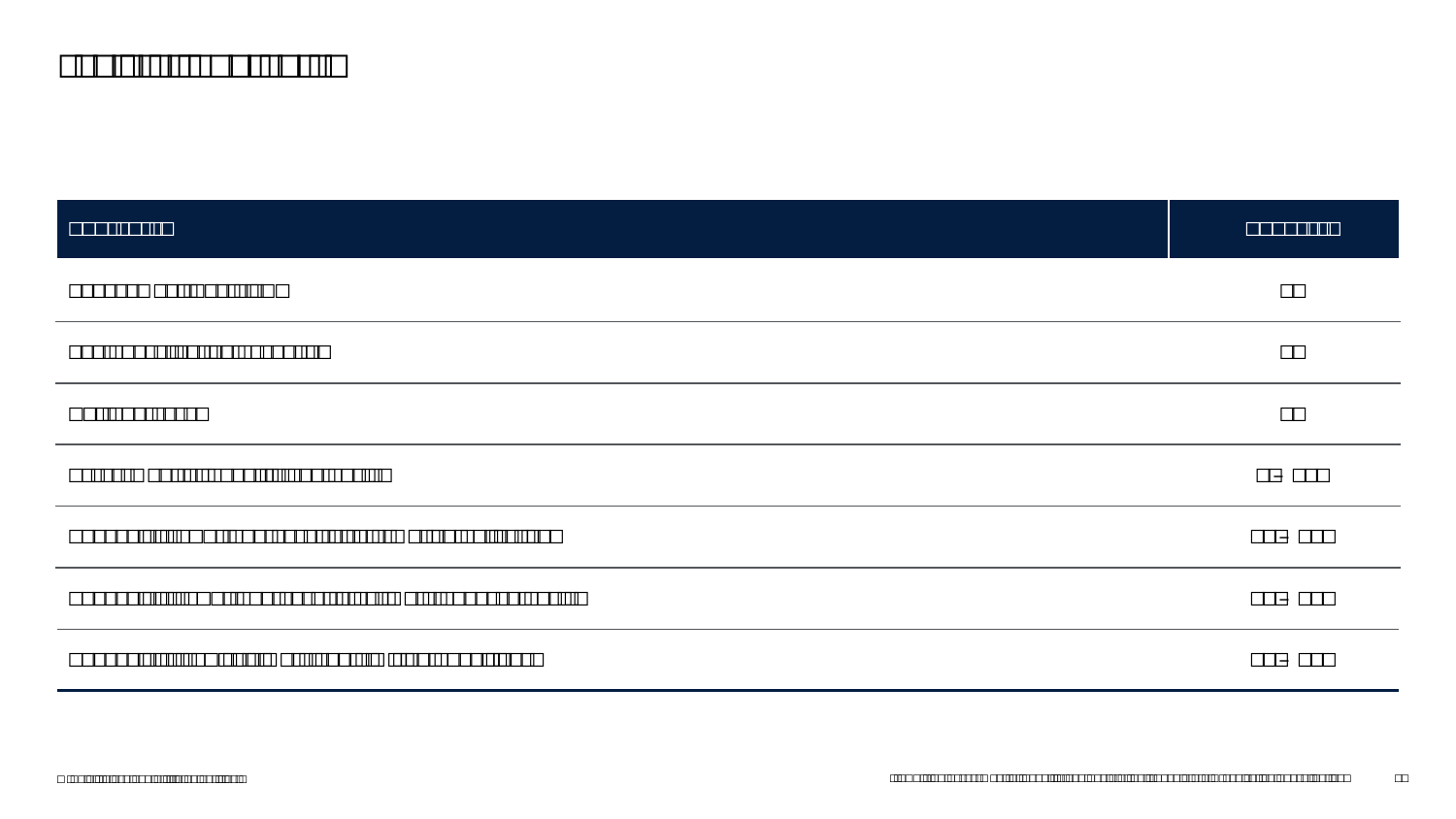### <span id="page-2-0"></span>Engagement Overview

Deloitte was engaged to conduct an assessment of benefits and costs of a potential consolidation between self-regulatory organizations in the investment industry.

#### **Project Background**

Deloitte LLP ("we", "us", etc.) was engaged by the Investment Industry Regulatory Organization of Canada (IIROC) to conduct an assessment of the benefits and costs of a potential consolidation between IIROC and the Mutual Fund Dealers Association of Canada (MFDA) (the "Consolidation Scenario").<sup>1</sup>

As the key input to our study, we collected information from several IIROC member firms (the "Participating Firms"), which represented a mix of entities that are regulated by IIROC and the MFDA ("dual-platform") and those that are regulated by IIROC only ("IIROC-only").<sup>2</sup>

### **Key Activities**

 Our method to collect information for this study was two-fold, with all information being anonymized to help ensure the objectivity and comprehensiveness of the information being received:

- *Cost Data Collection Template*: We distributed a standardized questionnaire to gather (i) general business characteristics data (e.g., total revenues), (ii) IIROC-platform and MFDA-platform expense data, and (iii) estimates as to how expenses would change under the Consolidation Scenario.
- • *Stakeholder Interviews*: We conducted extensive interviews with the Participating Firms to discuss their perspectives on the key benefits and costs of the Consolidation Scenario – to investors, their firm, and the investment industry.

<sup>1</sup> Please note that this report does not provide recommendations regarding SRO consolidation or regulatory frameworks in the investment industry.

2 Investment advisory firms with entities that are regulated by the MFDA but do not have entities regulated by IIROC are referred to as "MFDA-only".

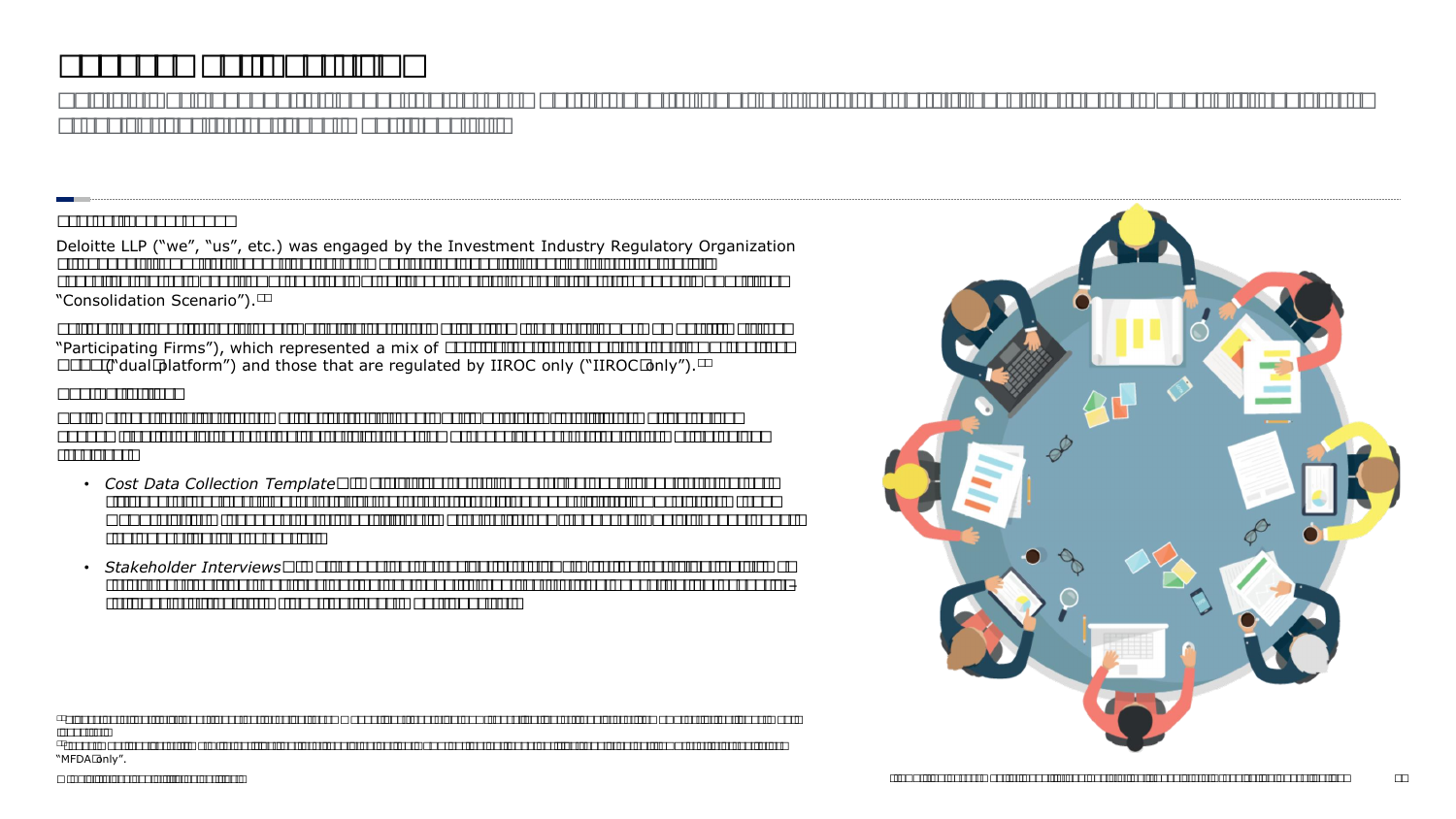#### IIROC | An Assessment of Benefits and Costs of Self-Regulatory Organization Consolidation

### <span id="page-3-0"></span>The Consolidation Scenario

The Consolidation Scenario under review is defined below. The impact of this scenario was analyzed relative to the statusquo, in which the IIROC and the MFDA rules remain unchanged.

#### **Consolidation Scenario1**

- • Consolidation of IIROC with the MFDA.
- • For both IIROC dealers and MFDA dealers, the type of business and rules will continue post consolidation:
	- IIROC dealers will initially continue to operate under IIROC rules.
	- MFDA dealers will initially continue to operate under MFDA rules.
	- • Over time, the rules will be harmonized, with regulation proportionate (relative to the risks to investors and/or the markets) to the business model.
	- • Dual-platform dealers will have the choice to consolidate on the IIROC platform, with their mutual fund representatives exempted from the following IIROC requirements: (i) having to upgrade to unrestricted license category, (ii) IIROC minimum proficiency, continuing education and training (so long as they meet the MFDA minimums) for investment funds and exchange traded funds (ETFs), and (iii) commission redirection will continue on a grandfathered basis for mutual fund representatives.
- Consolidation applies to all provinces and territories except Quebec.
- • The scenario does not consider the impacts on MFDA-only dealers of permitting introduction dealers and their clients of improved ETF distribution. arrangements between MFDA dealers and IIROC dealers or, the resulting benefits to MFDA-only

 The assessment focuses on the impacts of the consolidation of the two self-regulatory frameworks on the regulated members (i.e., dual-platform investment firms) and investors. There could be additional benefits and/or costs related to the consolidation of IIROC and MFDA, as organizations, additional benefits and/or<br>that were not considered.

<sup>1</sup> This Consolidation Scenario as drafted and provided by IIROC was the baseline for our analysis as communicated during phone conversations and inperson meetings with the Participating Firms.

© Deloitte LLP and affiliated entities.

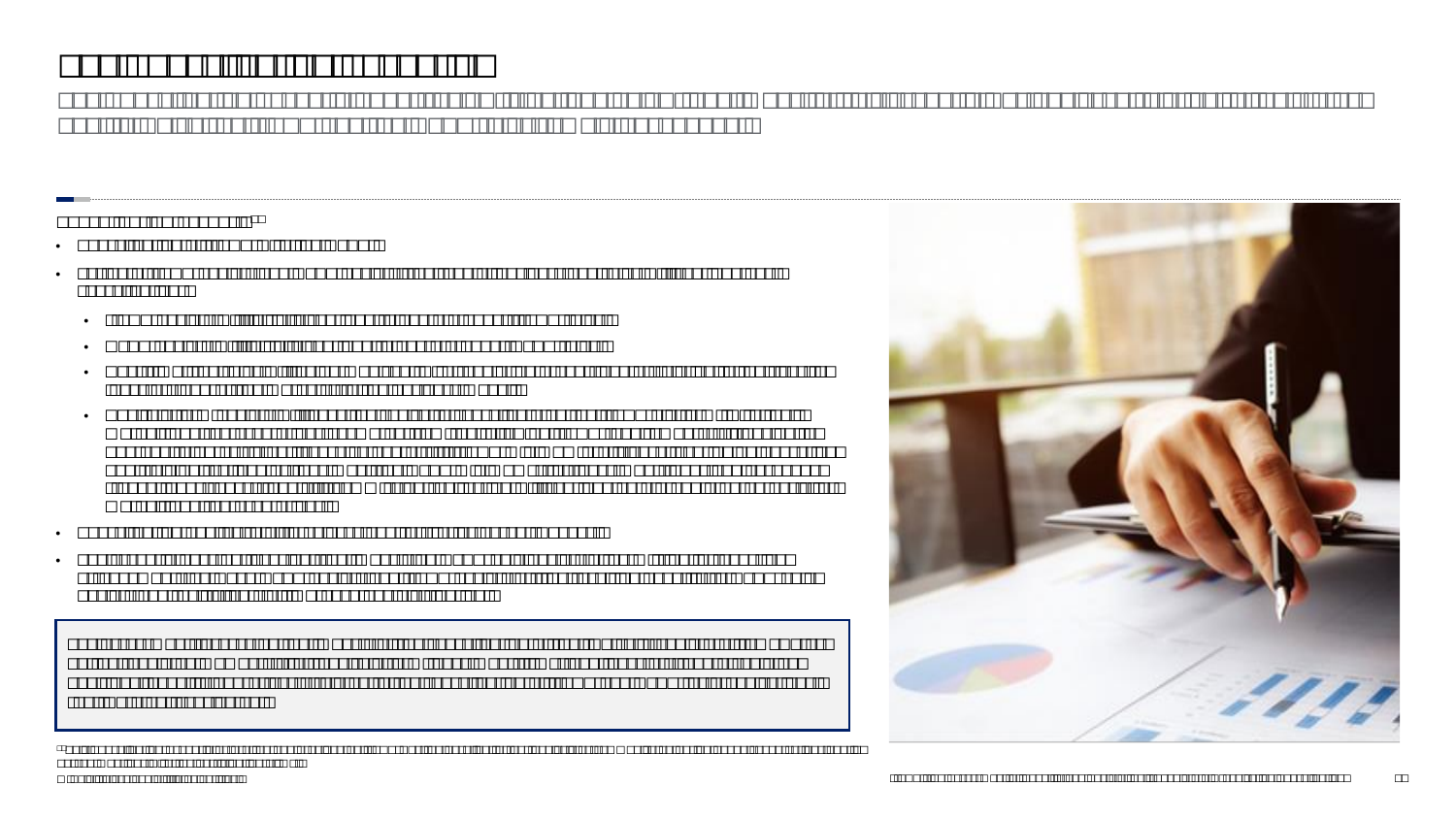### <span id="page-4-0"></span>Our Approach

 consolidation in the investment industry. A detailed cost template, and multiple stakeholder interviews, informed the assessment of self-regulatory organization

| <b>Data Collection</b>                                                                                                                                                                                                                                                                                                                                                                                                                                                                                                                                                          | <b>Stakeholder Interviews</b>                                                                                                                                                                                                                                                                                                                                                                                                                                                                                       | <b>Assessment of Regulatory</b><br><b>Consolidation</b>                                                                                                                                                                                                                                                                                                                                                                                                                                                                                                                                                                                                                                                                                                                                                                                                                                                                                                                                                                                                                                                                                                                                                             |
|---------------------------------------------------------------------------------------------------------------------------------------------------------------------------------------------------------------------------------------------------------------------------------------------------------------------------------------------------------------------------------------------------------------------------------------------------------------------------------------------------------------------------------------------------------------------------------|---------------------------------------------------------------------------------------------------------------------------------------------------------------------------------------------------------------------------------------------------------------------------------------------------------------------------------------------------------------------------------------------------------------------------------------------------------------------------------------------------------------------|---------------------------------------------------------------------------------------------------------------------------------------------------------------------------------------------------------------------------------------------------------------------------------------------------------------------------------------------------------------------------------------------------------------------------------------------------------------------------------------------------------------------------------------------------------------------------------------------------------------------------------------------------------------------------------------------------------------------------------------------------------------------------------------------------------------------------------------------------------------------------------------------------------------------------------------------------------------------------------------------------------------------------------------------------------------------------------------------------------------------------------------------------------------------------------------------------------------------|
| • We prepared a detailed cost template to<br>facilitate the collection of both firm and<br>cost data from the Participating Firms.<br>Specific information requested included:<br>- Business characteristics data;<br>- IIROC platform expense data;<br>- MFDA platform expense data; and<br>- Estimate of cost savings under<br><b>Consolidation Scenario</b><br>• We also collected third-party economic<br>and industry data to leverage in our final<br>assessment.<br>• For more details on our approach to data<br>collection, please see Appendix I (Pages<br>$14-15$ ). | • We conducted consultations with the<br>Participating Firms to capture their perspective<br>on the benefits and costs of regulatory<br>consolidation that would accrue to:<br>$-$ Their individual firm;<br>- Investors; and<br>$-$ The investment industry<br>• We also conducted secondary research to<br>identify the impact of regulatory consolidation in<br>other jurisdictions.<br>• For a more detailed overview on our approach to<br>the stakeholder interviews, please see Appendix<br>I (Pages 16-19). | We segmented the firms based on annual revenues and<br>extrapolated the cost reduction data to arrive at an<br>assessment of the potential impact to the investment industry<br>of self-regulatory organization (SRO) consolidation. The<br>guiding principles and approach underlying this analysis is<br>adopted from guidelines published by the Financial Conduct<br>Authority (FCA) that are recognized as a standard evaluation<br>framework by Canadian regulatory and industry organizations.<br>We also focused on five key assessment topics - with<br>consideration given to investors, firms, and the industry -<br>associated with SRO consolidation. Given that this analysis<br>contemplates a consolidation of IIROC and the MFDA, and it<br>does not consider the Autorité des marchés financiers or the<br>Chambre de la sécurité financière, the benefits and costs were<br>evaluated for mutual fund activities carried on outside Quebec.<br>• Most of the benefits outlined in this report are expected to<br>accrue over time depending on a number of factors including<br>the pace of transition to a single dealer and advisor platform<br>and the timing of specific rule harmonization. |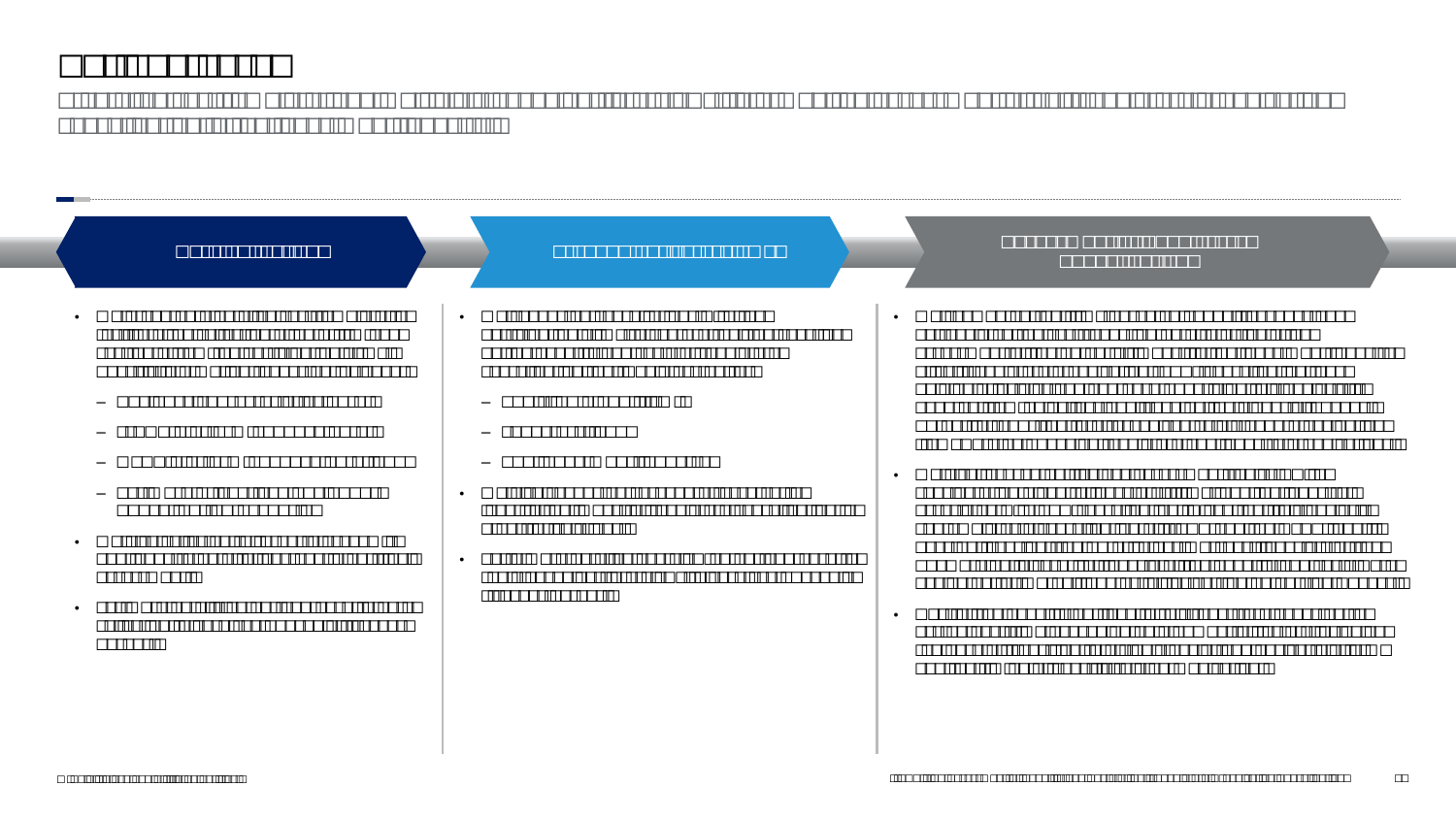## <span id="page-5-0"></span>**Assessment of Benefits and Costs**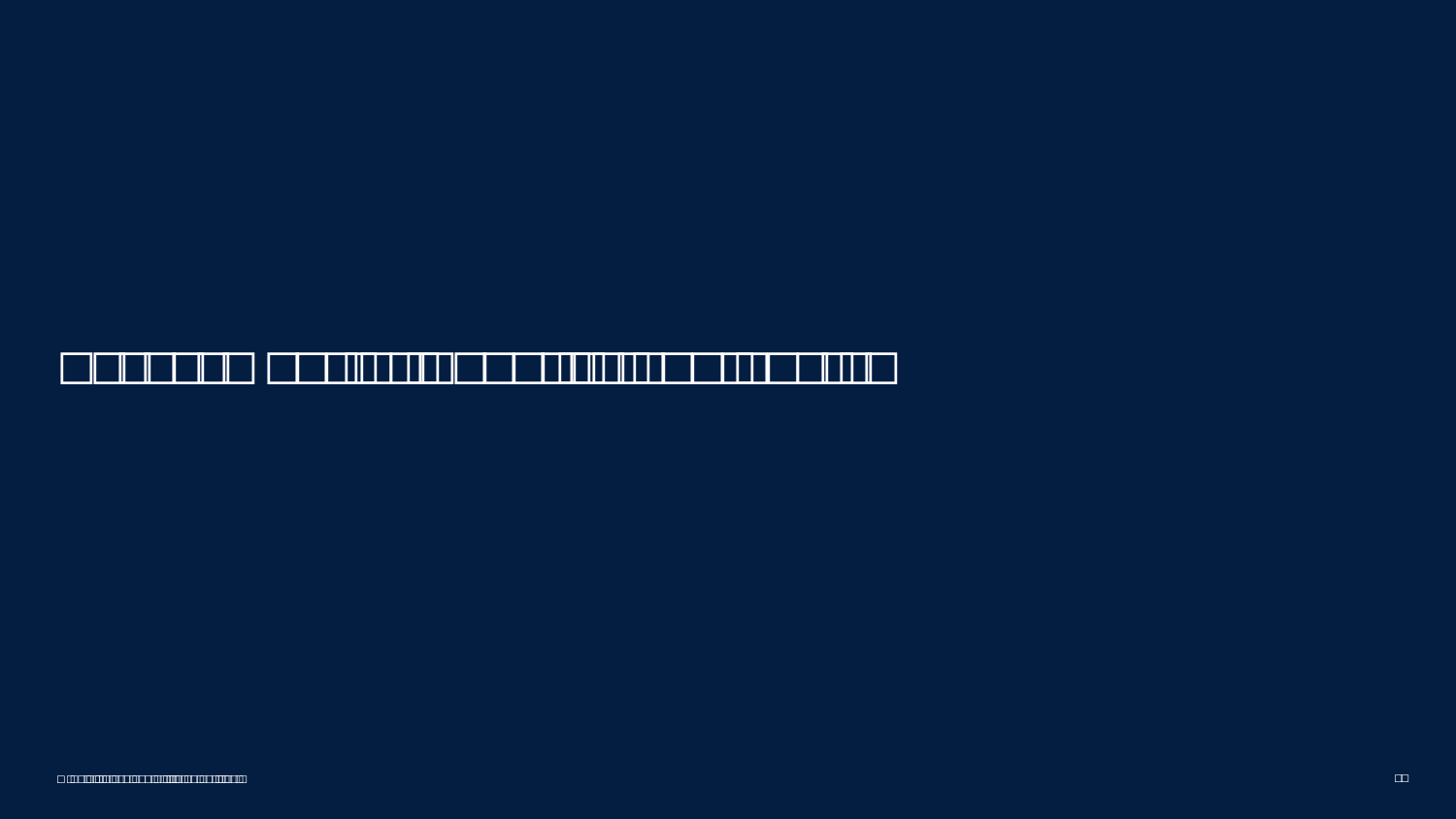### Key Focus Areas of Assessment

 In conducting our assessment, we explored the benefits and costs associated with the Consolidation Scenario through five key focus areas. These key focus areas reflect the main themes that arose through the stakeholder interviews.

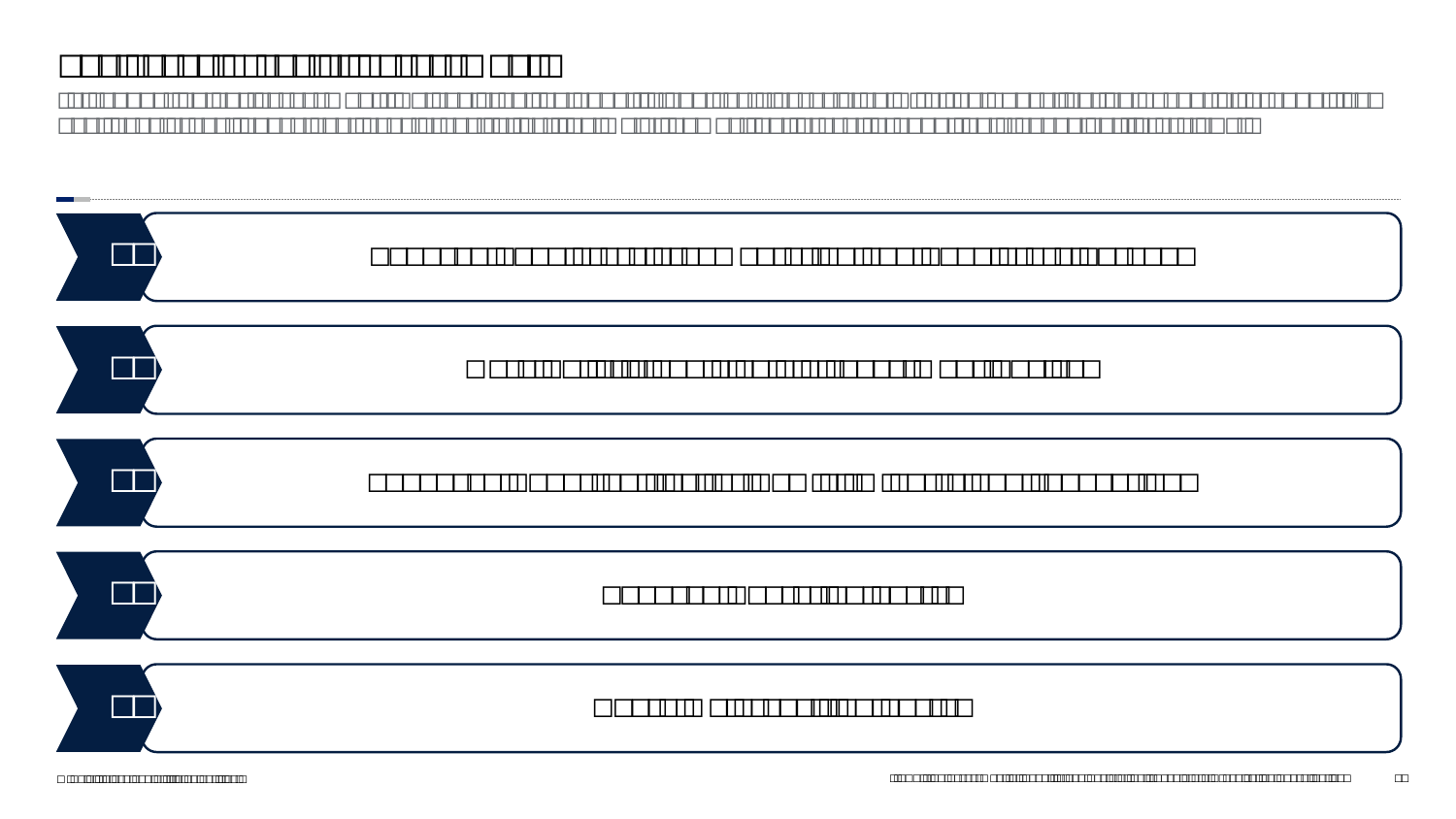### Reduced Regulatory Fragmentation and Regulatory Burden

 By definition, the Consolidation Scenario will result in a single SRO, which may help to promote greater efficiency in regulatory oversight and investor protection.

The following key insights emerged from our assessment:

- Under the Consolidation Scenario, dual-platform firms have the option of transitioning to a single regulatory platform. This has potential to create efficiencies for dual-platform investment firms, such as (i) building and maintaining a single regulatory relationship, (ii) being subject to a single regulatory compliance framework and enforcement discipline, (iii) maintaining one set of policies and procedures with reference to a harmonized set of rules, interpretation and guidance, and (iv) operating a single training program.
	- − Some Participating Firms suggested that the rules should be proportionate in order to not disadvantage smaller firms by forcing them to comply with extraneous IIROC requirements, which do not relate to their main product offerings or business model. The Consolidation Scenario, as proposed by IIROC, specifies that MFDA dealers will initially remain under MFDA rules and, over time, the IIROC and MFDA rules will be harmonized.
- • Investors may directly benefit from a single SRO. For example, how to make a complaint may become less confusing to investors.
- • Currently, IIROC and the MFDA separately review and implement rule reform and updates introduced by securities regulators, such as the Canadian Securities Administrators. Duplicated efforts by IIROC and the MFDA to update their respective policies and rules may slow the process of meaningful and consistent policy development. Through Consolidation, time that was invested in rule development and implementation across SROs may be redirected to enhancing the rules and regulations for the industry, which may also enhance regulatory oversight.

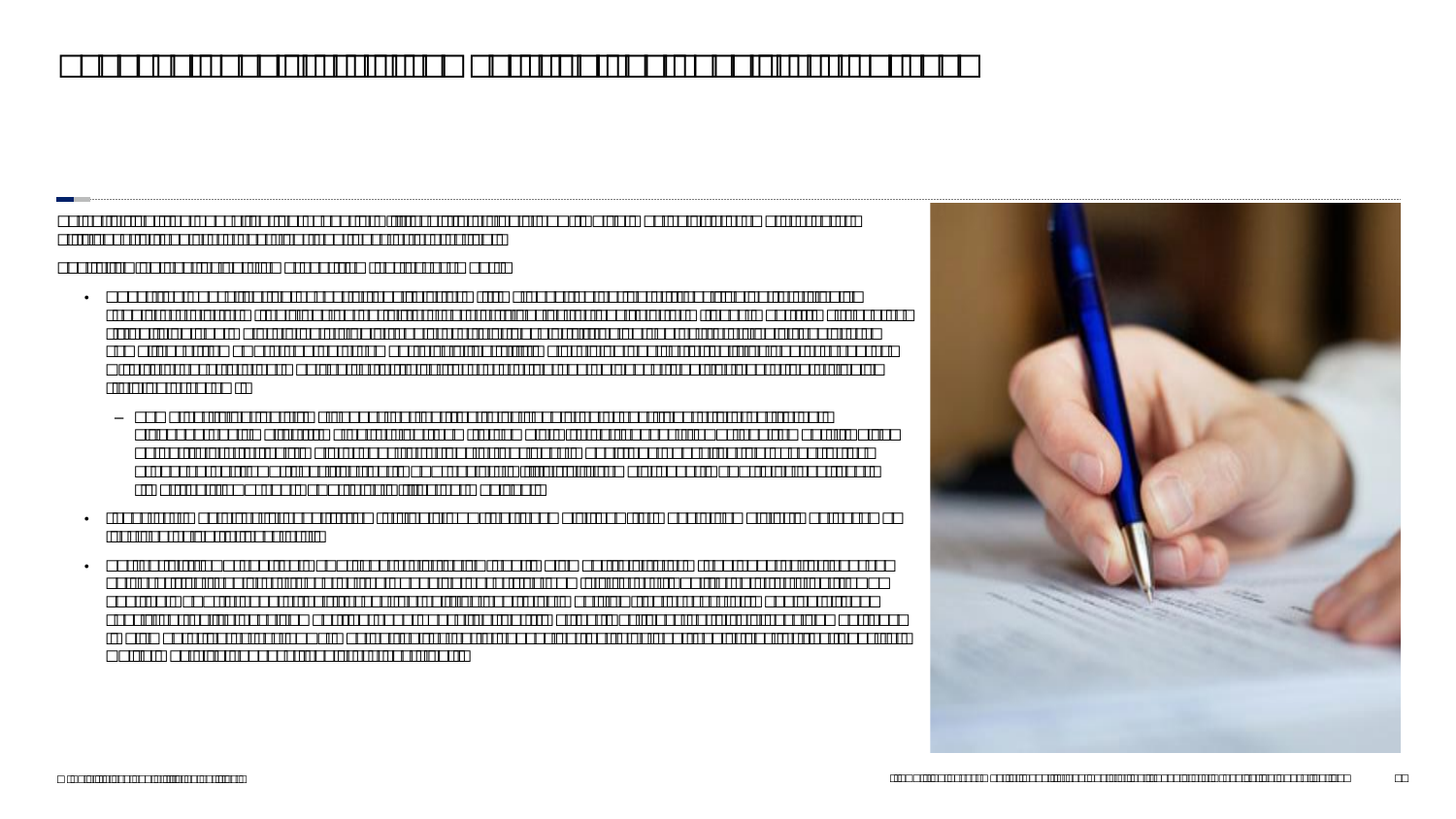Under the Consolidation Scenario, some investors will have access to a wider range of investment solutions and advice to better serve their needs. Furthermore, some advisors will have more flexibility to grow and expand to serve the evolving financial objectives and goals of their clients.

The following key insights emerged from our assessment:

- • Under the Consolidation Scenario investors may have more choice, as they may be less restricted to investment solutions based on the registration of their advisor. Specifically, investors working with MFDA dealers will have access to a broader set of investment solutions without having to move to an More Holistic and Flexible Investment Advice<br>
Under the Consolidation Scenario, some investors will have access to a wider range of inve<br>
and advice to better serve their needs. Furthermore, some advisors will have more fl IIROC dealer.
	- − With a larger number of registrants permitted to offer a broader range of investment solutions, it follows that there is potential for more competition, which may also serve to benefit investors.
	- • Under the Consolidation Scenario, there will be less obstacles for MFDA advisors that would like to progress from a restricted license, as their clients' investment needs change and they demand different investment product offerings. For example, they would not need to move to an IIROC registered entity. This benefit has potential to strengthen the talent pool of investment advisors in Canada, as they may have greater flexibility to evolve, which, in-turn, may serve to benefit investors.
	- when it comes to offering ETFs to clients. A consolidation could make it easier for more clients to have access to ETFs. Demand for products like ETFs is growing, and some operational challenges exist for MFDA dealers
	- • Currently there are obstacles to delivering efficient and coordinated investment service due to regulatory fragmentation. Specifically, the Participating Firms suggested that backup is sometimes difficult to secure for vacant portfolios (e.g., advisors who retire, advisors on vacation, etc.) given the need for the registration of the portfolio and adviser to match. This challenge may be mitigated under the Consolidation Scenario, in which all advisors are registered under a single SRO.

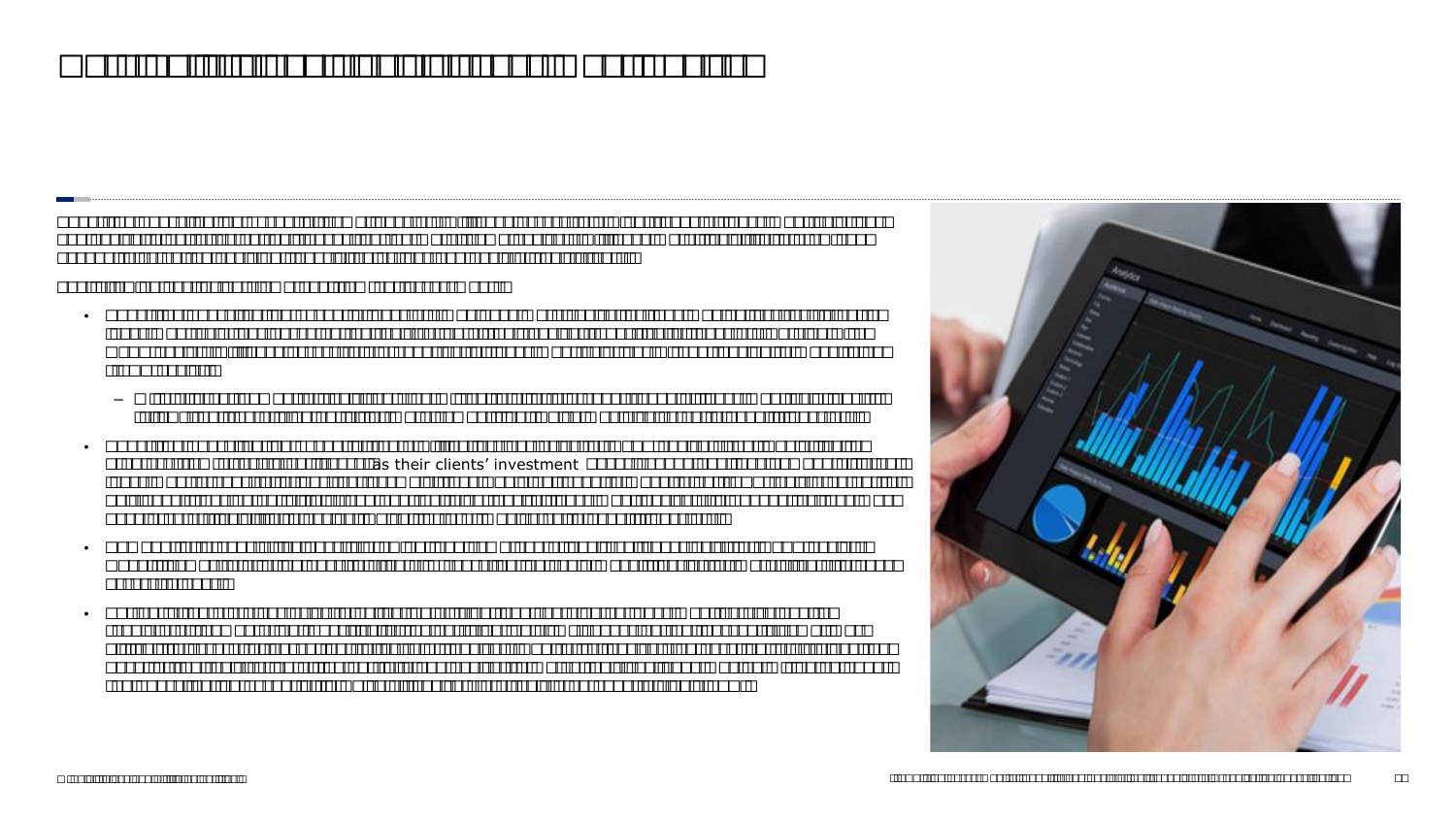Enhanced Opportunities for New Firm Entry and Innovation<br>
The benefits described in 'Reduced Regulatory Fragmentation and Regulatory Burden' and 'Reduced Operating<br>
Costs' may create opportunities for new market participan The benefits described in 'Reduced Regulatory Fragmentation and Regulatory Burden' and 'Reduced Operating Costs' may create opportunities for new market participants and innovation in Canada's investment industry. These are conditions that, in principle, may generate productivity improvements, additional competition, and enhanced service for investors.

The following key insights emerged from our assessment:

- • The Consolidation Scenario may provide scope to reduce the operating costs of investment firms. The potential savings may provide businesses with greater resources to invest in technology and other innovations to deliver better solutions and service offerings to investors.
- • Canada's investment industry is currently split between an IIROC-regulated segment and an MFDA- regulated segment. Accordingly, new entrants face the challenge of having to choose which regulator they will operate under and which part of the market they will address. A consolidation can help to mitigate this barrier, which, in-turn, would make Canada a more attractive market for new firms and support greater competition and innovation.
- • The Consolidation Scenario helps to remove barriers to innovation. Time that was invested in rule harmonization between SROs may be redirected to enhancing rules and requirements for the industry. A streamlined SRO has potential to be better positioned to support new business models and a transformation towards providing services enabled by technology and other innovations.
- • An operating environment that is more favourable towards new market participants and innovation has potential to support greater competition, productivity growth, and more valuable services to the investor.

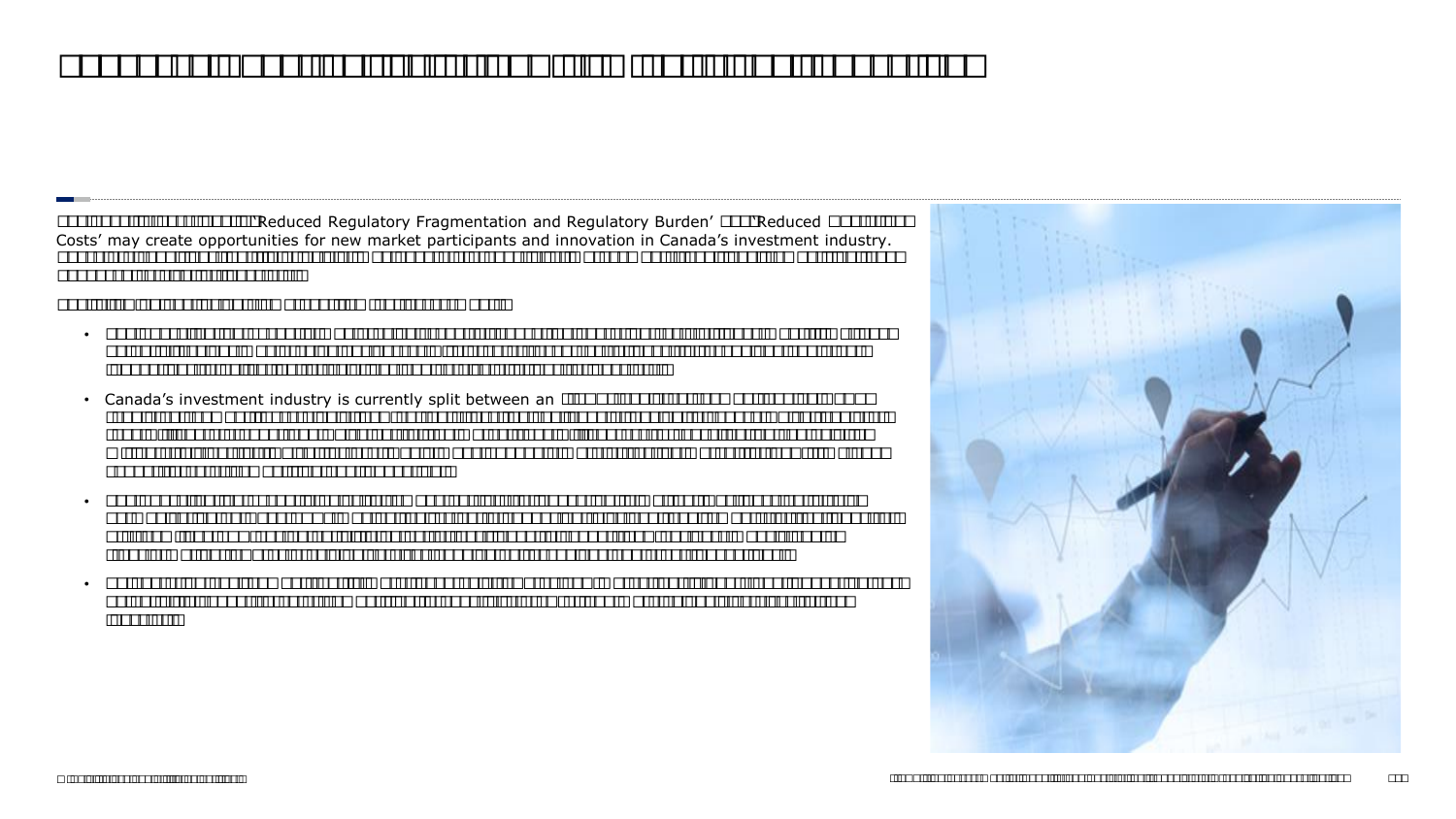### Reduced Operating Costs

As an outcome of SRO consolidation, dual-platform firms will have opportunities to reduce their operating costs.

 Our estimate of the net present value of the cost savings achieved by dual-platform investment firms over a 10 year time period ranges between approximately \$380 million and \$490 million CAD. These estimates primarily reflect savings in systems and technology, staffing costs, and corporate costs, among some other cost savings. Please see the footnote below for further details on this estimate. $1$ 

The following key insights emerged from our assessment:

- • *Systems and Technology Costs*2: A large potential cost saving for dual-platform dealers is expected to come from the consolidation of dual operating system platforms. While some firms have transitioned to a single IT platform, many firms still have separate regulatory, accounting, client relationship management, and order management systems. The costs of systems and technology would be reduced upon operating a single system, instead of two parallel systems.
- • *Staffing Costs*: Under the Consolidation Scenario, there may be opportunity for dual-platform firms to centralize their supervision, compliance, technology, operations, risk management, and audit groups. The extent of the savings depends on the amount of centralization already achieved.
- • *Corporate Costs*: Dual-platform firms could potentially achieve cost savings as the result of combining legal entities, which may result in a single external audit, single board of directors and/or possible reduced tax filings and legal support under the Consolidation Scenario.
- • *Other Costs*: Dual-platform firms may achieve some other potential cost savings. For example, there is potential to reduce marketing and communications costs under a single SRO as the result of developing and maintaining a single set of marketing and communications material.

 $1$  Based on the (i) cost data collected from Participating Firms, (ii) the structure of Canada's investment industry, and (iii) third-party data on compliance and regulatory costs. Given that this analysis contemplates a consolidation of IIROC and the MFDA, and it does not consider the Autorité des marchés financiers or the Chambre de la sécurité financière, this estimate is based on cost savings achieved for mutual fund activities carried on outside Quebec. Additionally, this estimate is based on the current number of dual-platform dealers, and does not contemplate future dual-platform firms or the impact on IIROC-only and MFDA-only firms. For a detailed background on our approach to computing these estimates, please see Appendix II. For disclaimers and limiting conditions, including how our estimates may be impacted by COVID-19 and the market conditions in 2020, please see Appendix III.  $^2$  Refer to Page 15 for examples of systems and technology costs.

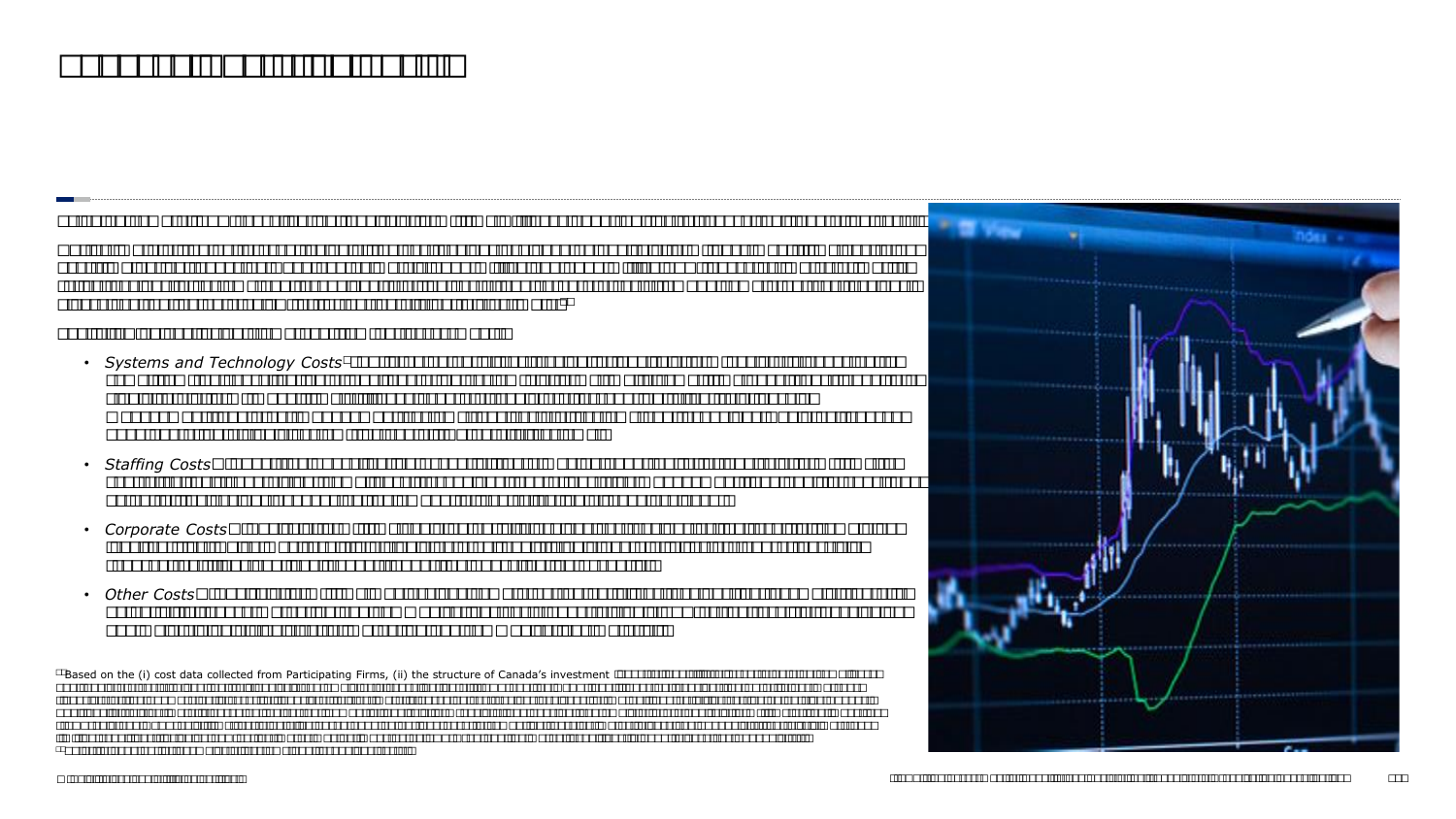### One-Time Transition Costs

 While the Consolidation Scenario is expected to generate operating cost savings over the long term, it is also likely that there will be one-time transition costs for some investment firms. $1$ 

The following key insights emerged from our assessment:

- • The migration of client holdings to a single book of record may be a large-scale endeavour that requires changes/upgrades to IT systems, government approvals to merge separate registered plans, project management plans and/or staff training on changes to day-to-day operational processes. management resources, and activities including internal and external communication plans, change
	- − The Participating Firms noted that dealers may employ varying approaches to undertaking this migration (e.g., staggered approach versus full transition of the investor base) and, therefore, the industry may benefit from flexible implementation timelines for the Consolidation Scenario.
- • The Participating Firms were concerned about the cost to repaper client accounts, which may be time consuming and administratively burdensome since it would require a new set of documentation for each client.
	- − The Consolidation Scenario addresses this concern, as (i) the regulatory approach avoids the need to repaper immediately and (ii) investment firms will repaper under the same schedule as the status quo requirements for repapering.
- • The Participating Firms were concerned about the cost to re-register client name to nominee name, which may be time consuming and administratively burdensome.
	- − The Consolidation Scenario addresses this concern, as firms will not be required to re-register client name to nominee name.



<sup>1</sup> Please note that the one-time transition costs herein have been explored and described qualitatively.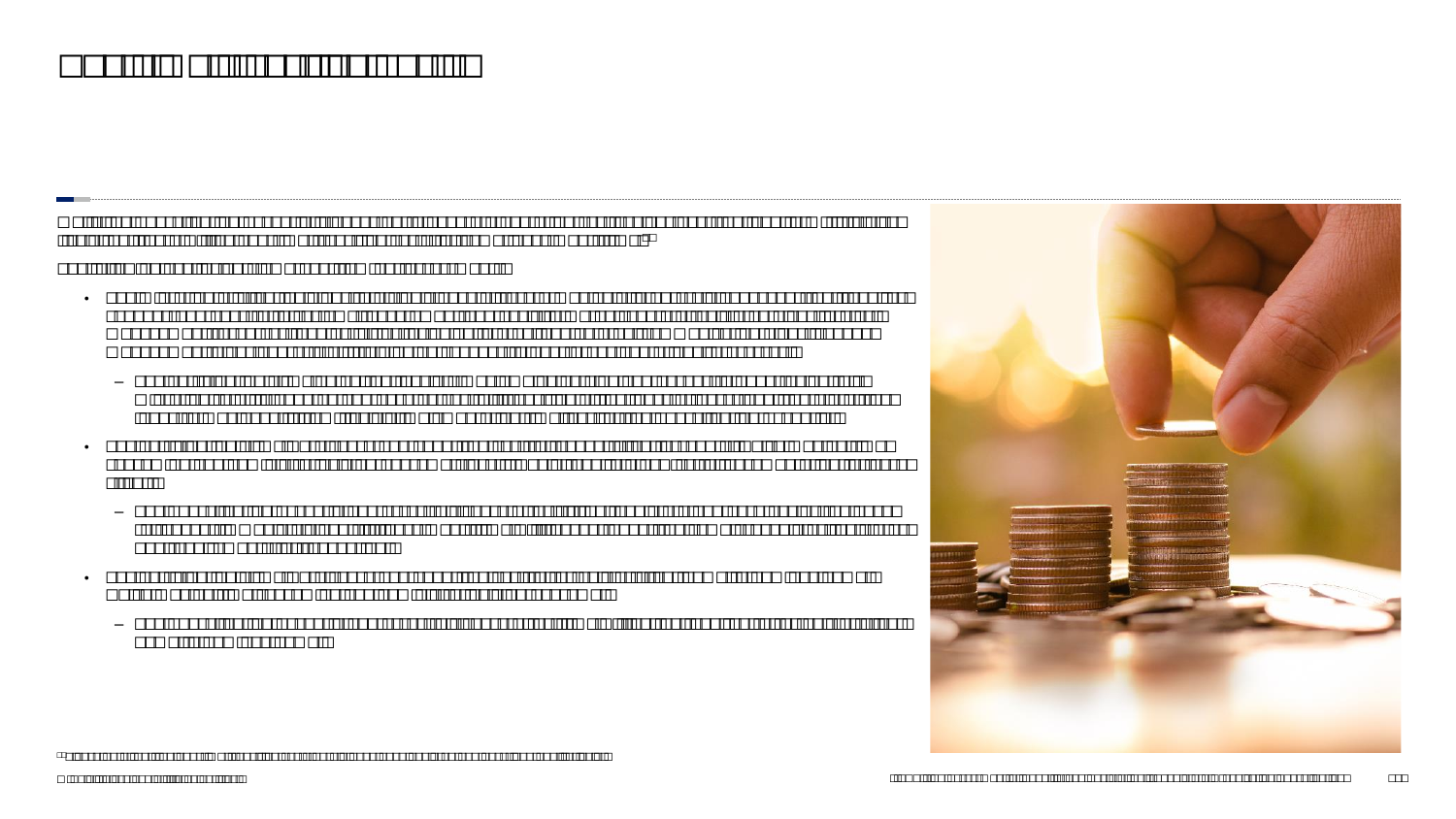## <span id="page-12-0"></span>**Appendix I**  Our Approach to Information Collection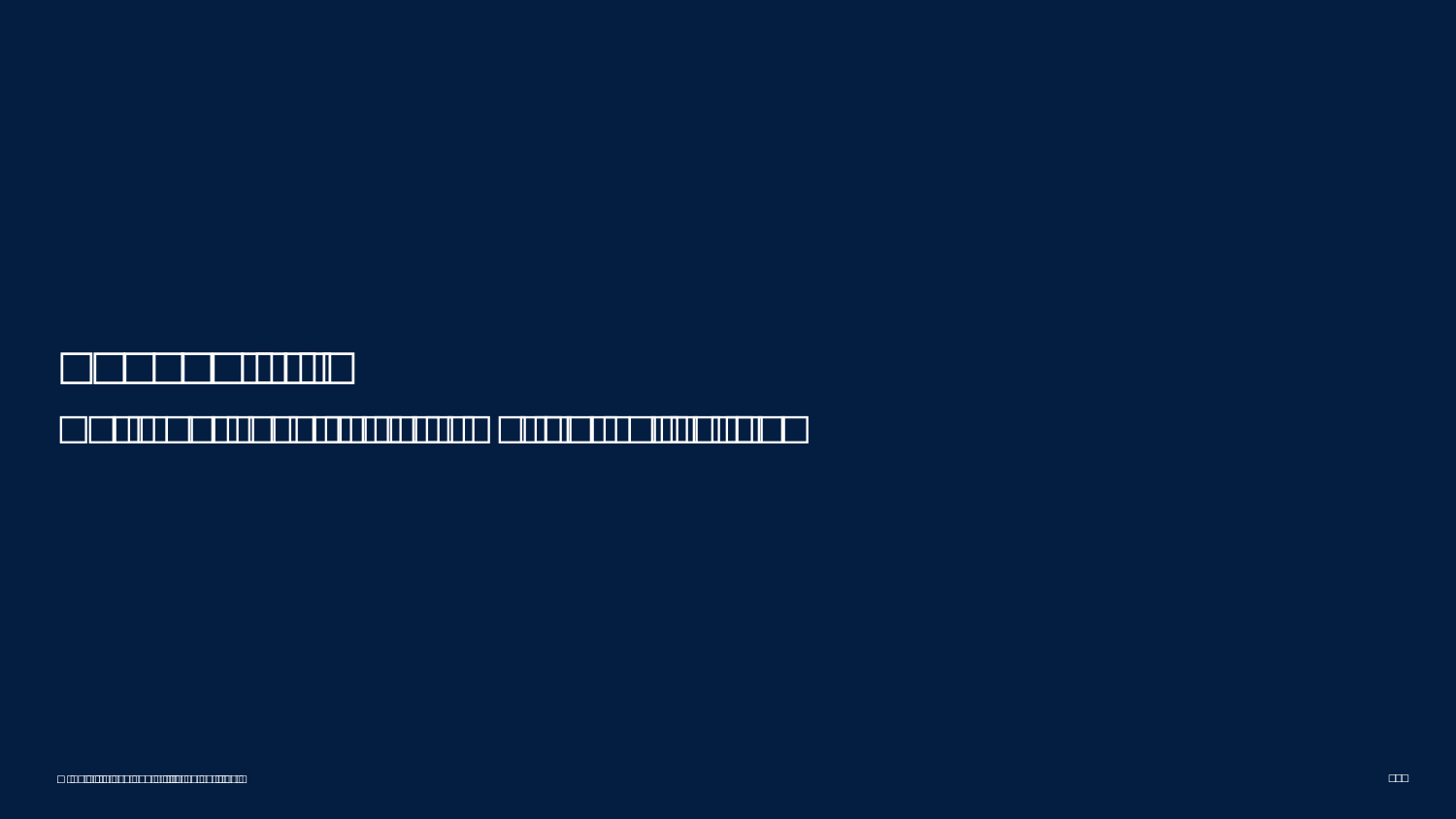### Our Approach to Data Collection

Our approach to data collection centered on distributing a detailed and standardized cost template.

 We facilitated a data collection process from the Participating Firms as an initial activity of this engagement. This step involved preparing and distributing a template that collected:

- General business information; and
- Operating Cost Data

 Please note that, for dual-platform businesses, there was space in the template to respond to questions as they relate to their (i) MFDA business and (ii) IIROC business separately.

 The Participating Firms were asked to provide an estimate of the change in costs under the Consolidation Scenario. As we will outline in 'Our Approach to Stakeholder Interviews' (Page 16), all data provided by the Participating Firms was reviewed and validated through the consultation interviews.

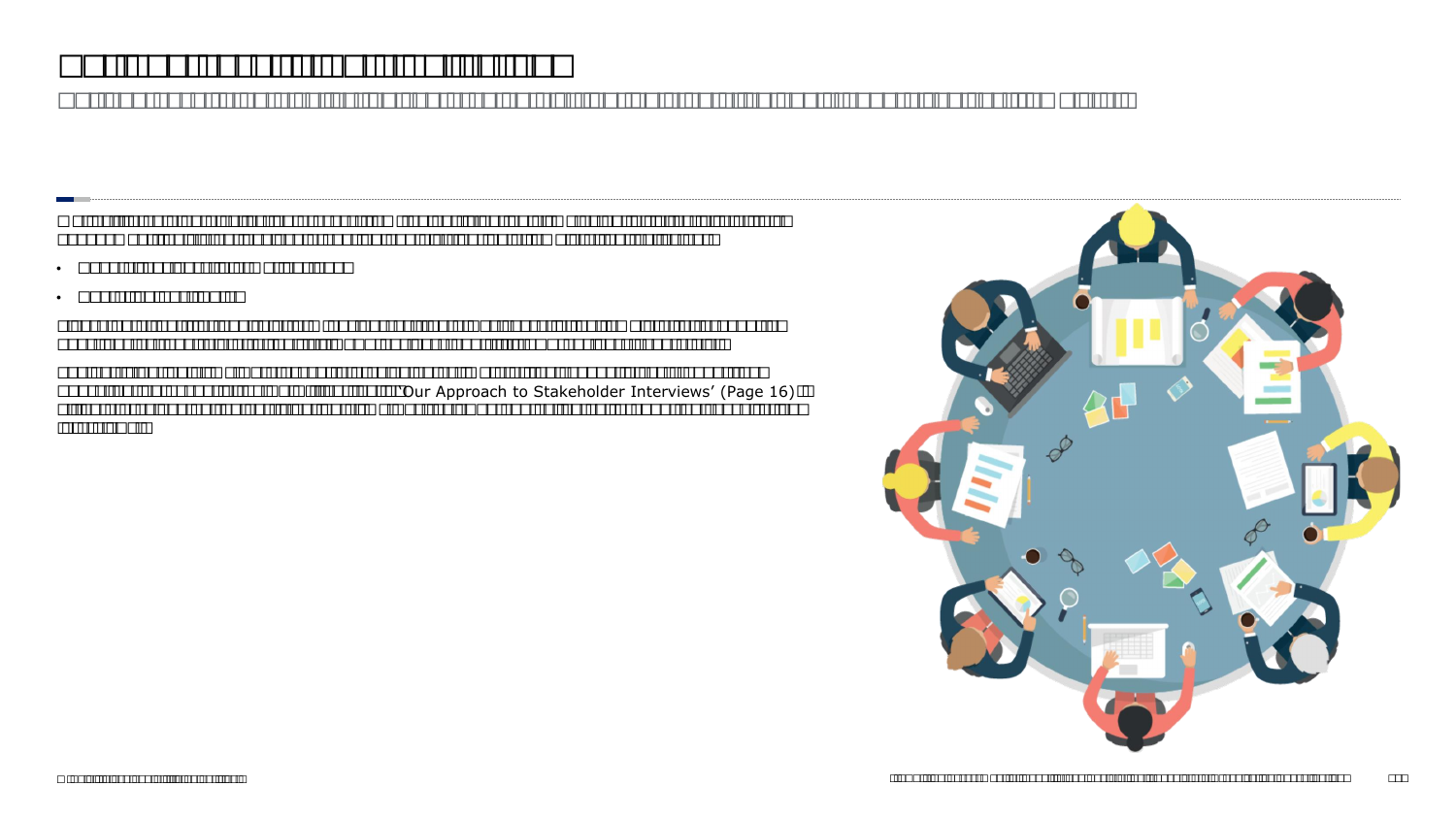## Data Template

 The data template requested comprehensive and standardized general business data and cost data from the Participating Firms.

| <b>General Business Data</b>                                                                                                                                                                                                                                                                                                                                                                                                                                            | <b>Staffing Costs</b>                                                                                                                                                                                                                 | <b>Systems and Technology</b><br><b>Costs</b>                                                                                                                                                                                                              | <b>Corporate Costs</b>                                                                                                                                                                                                                                                                 | <b>Other Costs</b>                                                                                                                                                              |
|-------------------------------------------------------------------------------------------------------------------------------------------------------------------------------------------------------------------------------------------------------------------------------------------------------------------------------------------------------------------------------------------------------------------------------------------------------------------------|---------------------------------------------------------------------------------------------------------------------------------------------------------------------------------------------------------------------------------------|------------------------------------------------------------------------------------------------------------------------------------------------------------------------------------------------------------------------------------------------------------|----------------------------------------------------------------------------------------------------------------------------------------------------------------------------------------------------------------------------------------------------------------------------------------|---------------------------------------------------------------------------------------------------------------------------------------------------------------------------------|
| Number of Registered<br>Representatives (Please<br>provide in $#$ form)<br>Number of Investment<br>Representatives (Please<br>provide in $#$ form)<br>Number of Client Accounts<br>(Please provide in # form)<br>Assets under management<br>(Please provide in \$ form)<br>Total Revenue (Please<br>provide in \$ form)<br><b>Total Volume of Purchases</b><br>and Redemptions (i.e.,<br>number of transactions;<br>Please provide in $#$ form, for<br>the 2018 period) | Registered representatives<br>Compliance<br>Supervision<br>Reporting and finance<br>Back office and operations<br>• Legal and risk<br>$\cdot$ IT support<br>Administrative services<br>(Clerical, HR, etc.)<br>Other (please specify) | • Accounting systems<br>CRM systems<br>$\bullet$<br>Order management systems<br>$\bullet$<br>Regulatory technology /<br>systems<br>Carrying broker fees<br>$\bullet$<br>Technology development and<br>$\bullet$<br>maintenance<br>• Other (please specify) | Rent / office space<br>Business registration fees<br>Regulatory fees (including<br>investor protection fees)<br>External audit fees (including<br>tax filings)<br>Subscription fees (clearing,<br>research, other)<br>Costs to support compliance<br>reviews<br>Other (please specify) | Capital Expenditures<br>$\bullet$<br>Marketing and<br>$\bullet$<br>communications<br>Office expenses (including<br>printing and storage)<br>Other (please specify)<br>$\bullet$ |

The table below illustrates the data elements requested through the template.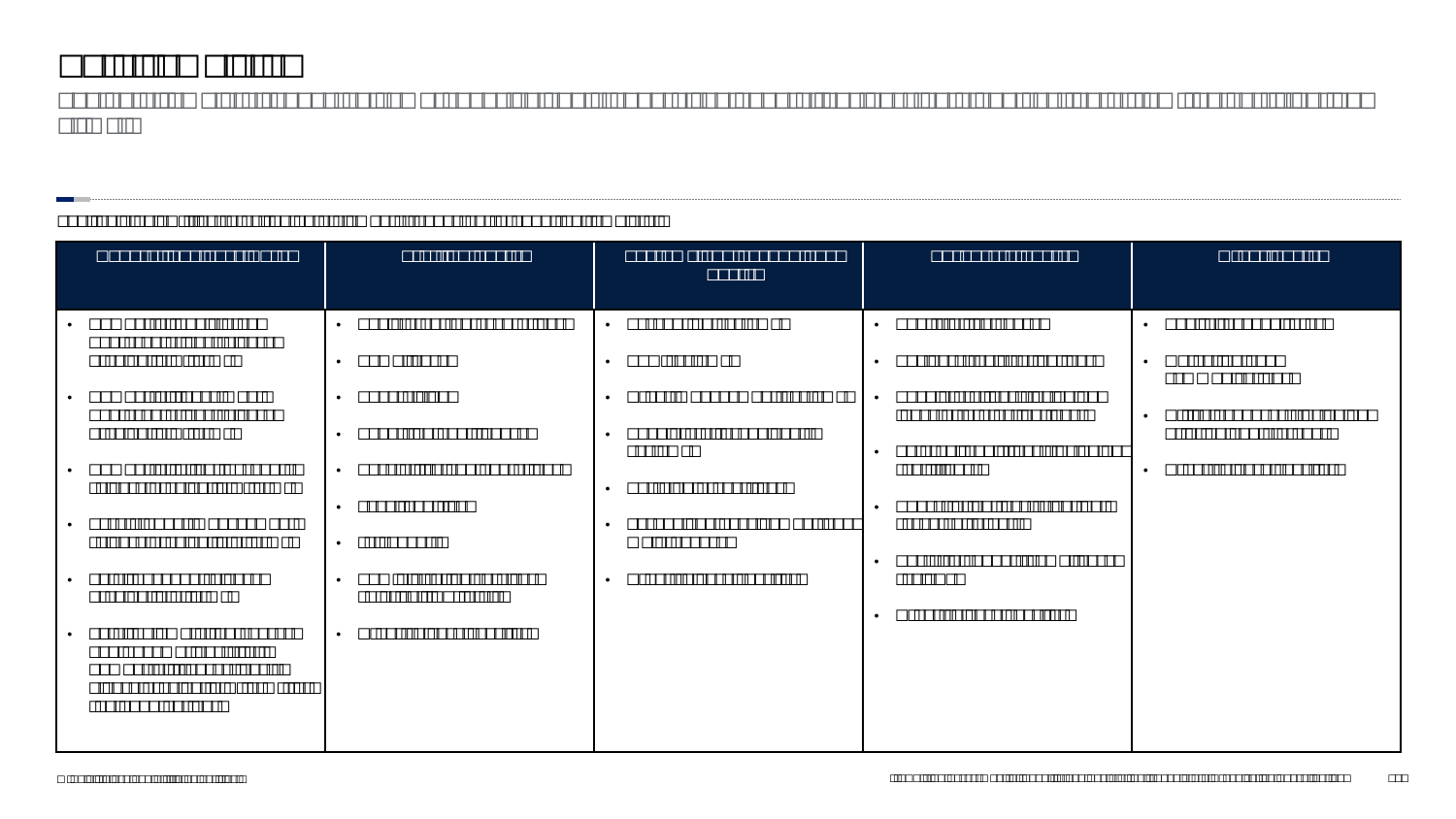### Our Approach to Stakeholder Interviews

We conducted extensive interviews with the Participating Firms to discuss their perspectives on the key benefits and costs of the Consolidation Scenario.

 Following the data template exercise, the next step in our analysis was to conduct consultations with the Participating Firms to capture their perspective on the benefits and costs of the Consolidation Scenario that would accrue to: (i) their individual firm, (ii) the investment industry, and (iii) investors. All meetings with dual-platform firms were held in person and there was a consultation guide provided prior to the meeting.

 At a more detailed level, the meeting was split into three segments. First, we had a discussion on the cost template to review and validate the Participating Firms' data template. Second, we had a discussion on the potential benefits associated with the Consolidation Scenario. Third, we had a discussion on the potential costs, risks, and detriments associated with the Consolidation Scenario. To ensure that we were comprehensive and standardized in our interviews, we asked each of the Participating Firms the same general set of questions for each segment (see Pages 17-19).

Overall, the agenda for each consultation session was as follows:

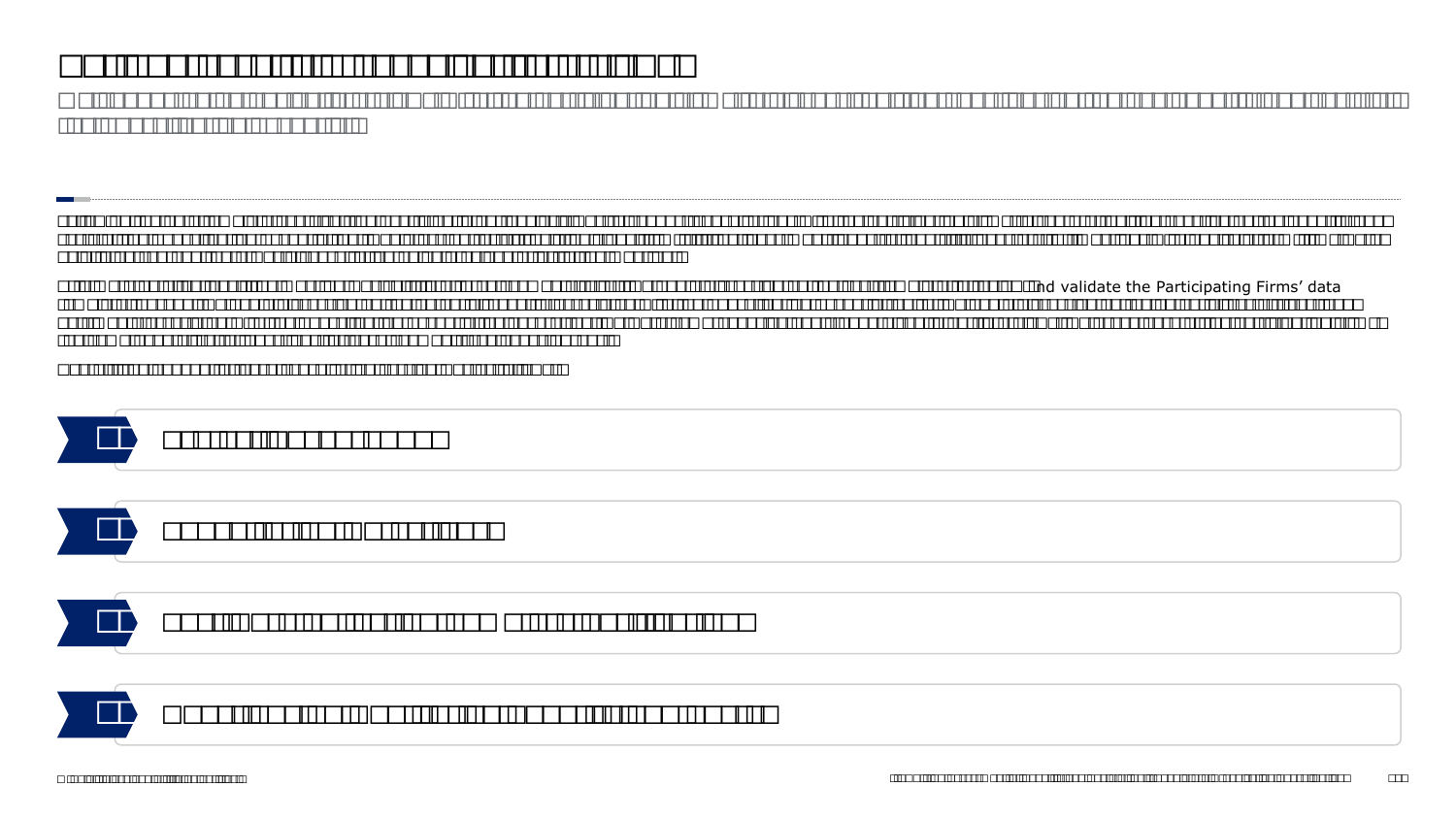### Our Data Template Interview Questions

 The first segment in each interview involved a discussion on the cost template to review and validate the Participating Firms' data.

The following list reflects the general questions we asked the Participating Firms to validate their data template.

#### **Questions on Business Characteristics Data**

- 1. Please provide us with a general overview of your business characteristics data.
- 2. If applicable, how did you estimate your IIROC entity's characteristics as it relates to mutual fund ("MF") business activity?
- 3. Within your IIROC entity, approximately what proportion of activity involves MFs?

#### **Questions on Operating Expenditures**

- 1. Do your operating costs align to the categories provided in the 'Cost Data Collection Template'?
- 2. What analyses and assumptions did you apply to estimate your operating expenditures in completing the template?
	- $\circ$  This includes: If applicable, how did you estimate IIROC entity costs that relate to mutual fund ("MF") business activity?
- 3. What was your approach for estimating cost savings under the Consolidation Scenario?
- 4. Is there anything especially unique about your operating expenditures in 2018 that would render the 2018 data non-representative of a typical year?
- 5. What were the normal course MFDA membership fees paid in the last year?
- 6. What are some of the large operating expenditures your business makes? What is the lifespan of these expenditures and when will the next expenditure need to be made?

#### **Questions on Capital Expenditures**

- 1. What are some of the large capital expenditures your business makes? Additionally, what is the lifespan of these expenditures and when will the next expenditure need to be made?
- 2. What analyses and assumptions did you apply to estimate your capital expenditures in completing the template?
	- $\circ$  This includes: How did you define a typical year? If applicable, how did you estimate IIROC entity costs that relate to mutual fund ("MF") business activity?
- 3. What was your approach for estimating cost savings under the Consolidation Scenario?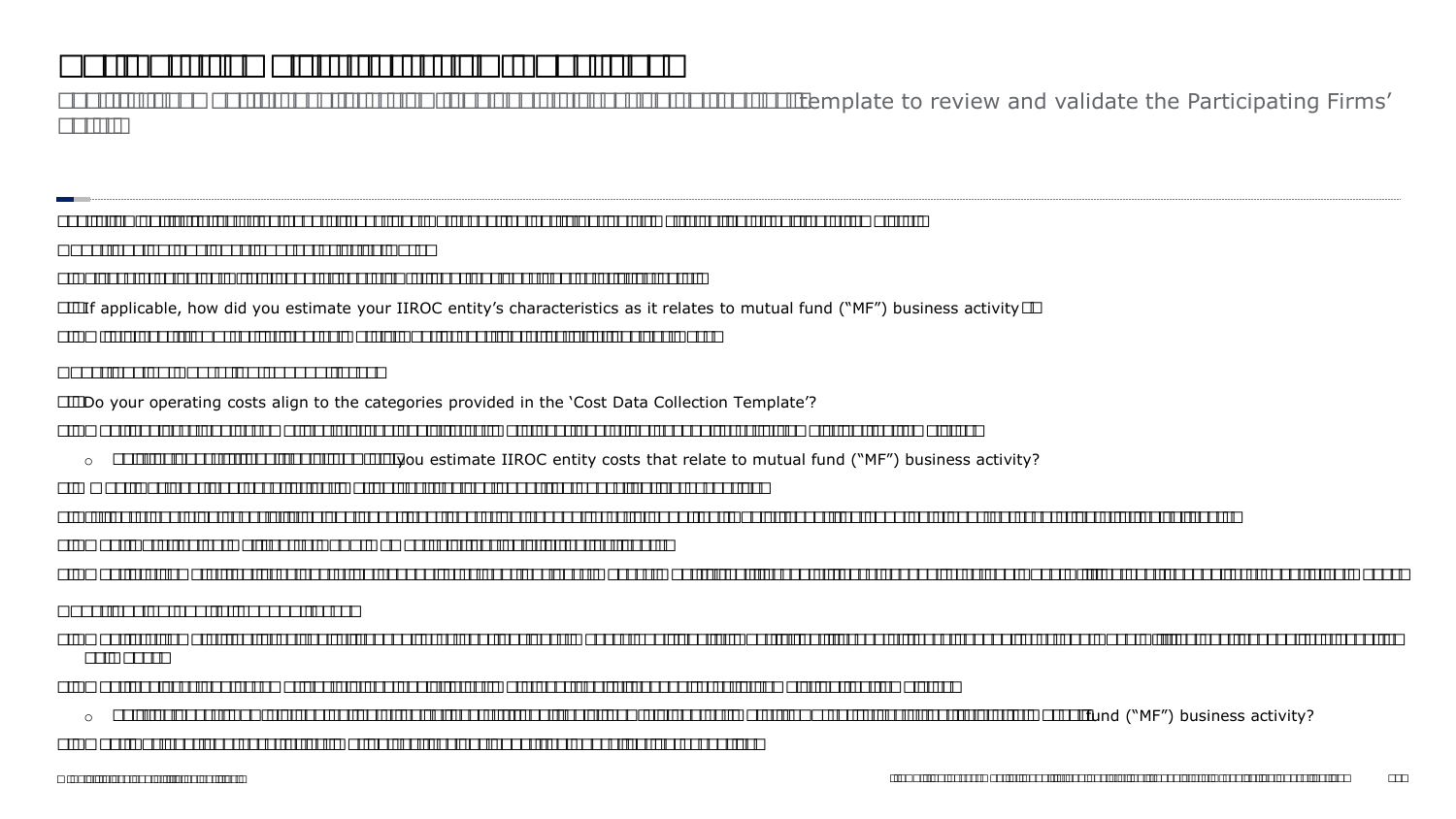### Our Qualitative Benefits Interview Questions

 The second segment in each interview involved a discussion on the potential benefits associated with the Consolidation Scenario.

The following list reflects the general questions we asked the Participating Firms regarding the potential benefits associated with the Consolidation Scenario.

#### **Questions on the Operating Context**

- 1. How have IIROC and MFDA regulatory requirements (e.g., compliance, supervision, financial reporting, operations, technology, auditing, etc.) evolved over time?
- 2. How have dual platform requirements impacted the way your business operates?

#### **Questions on the Benefits to your Business**

- 1. What business benefits do you anticipate from transitioning to a single regulatory framework?
- 2. What are some of the areas where potential savings from transitioning to a single regulatory framework could be reinvested into your business (e.g., consumer access and product offering, innovation, talent, competition, other areas)?

#### **Questions on the Benefits to Canada's Investment Industry – Businesses, Advisors, and Clients**

- 1. What industry benefits do you anticipate from transitioning to a single regulatory framework?
	- • Themes to be addressed may include:
		- − Consumer access and product offering
		- − Innovation,
		- − Talent
		- − Competition
		- − Other
- 2. How would you like the regulator to support firms in order to achieve the benefits discussed in the previous question?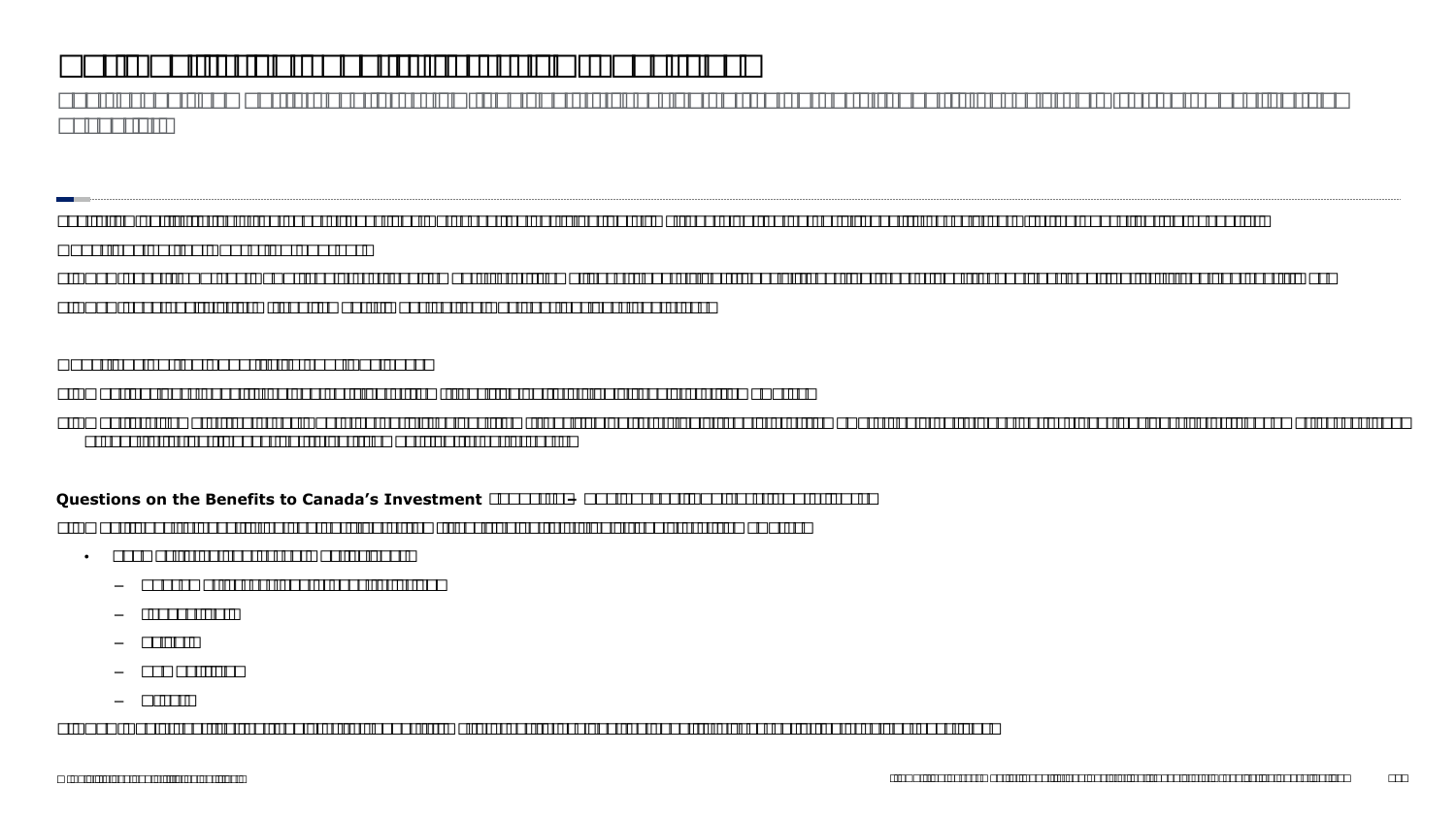### Our Qualitative Costs Interview Questions

 The third segment in each interview involved a discussion on the potential costs, risks, and detriments associated with the Consolidation Scenario.

 The following list reflects the general questions we asked the Participating Firms regarding the potential costs, risks, and detriments associated with the Consolidation Scenario.

#### **Questions on General Costs to your Business and Industry**

- 1. What are the potential detriments or risks of operating under the Consolidation Scenario to your business?
- 2. What are the potential detriments or risks under the Consolidation Scenario to the investment industry?

#### **Questions on Transition Costs**

- 1. What would be the key activities associated with transitioning from the status-quo to the Consolidation Scenario?
- 2. What would be the estimated costs associated with transitioning from the status-quo to the Consolidation Scenario?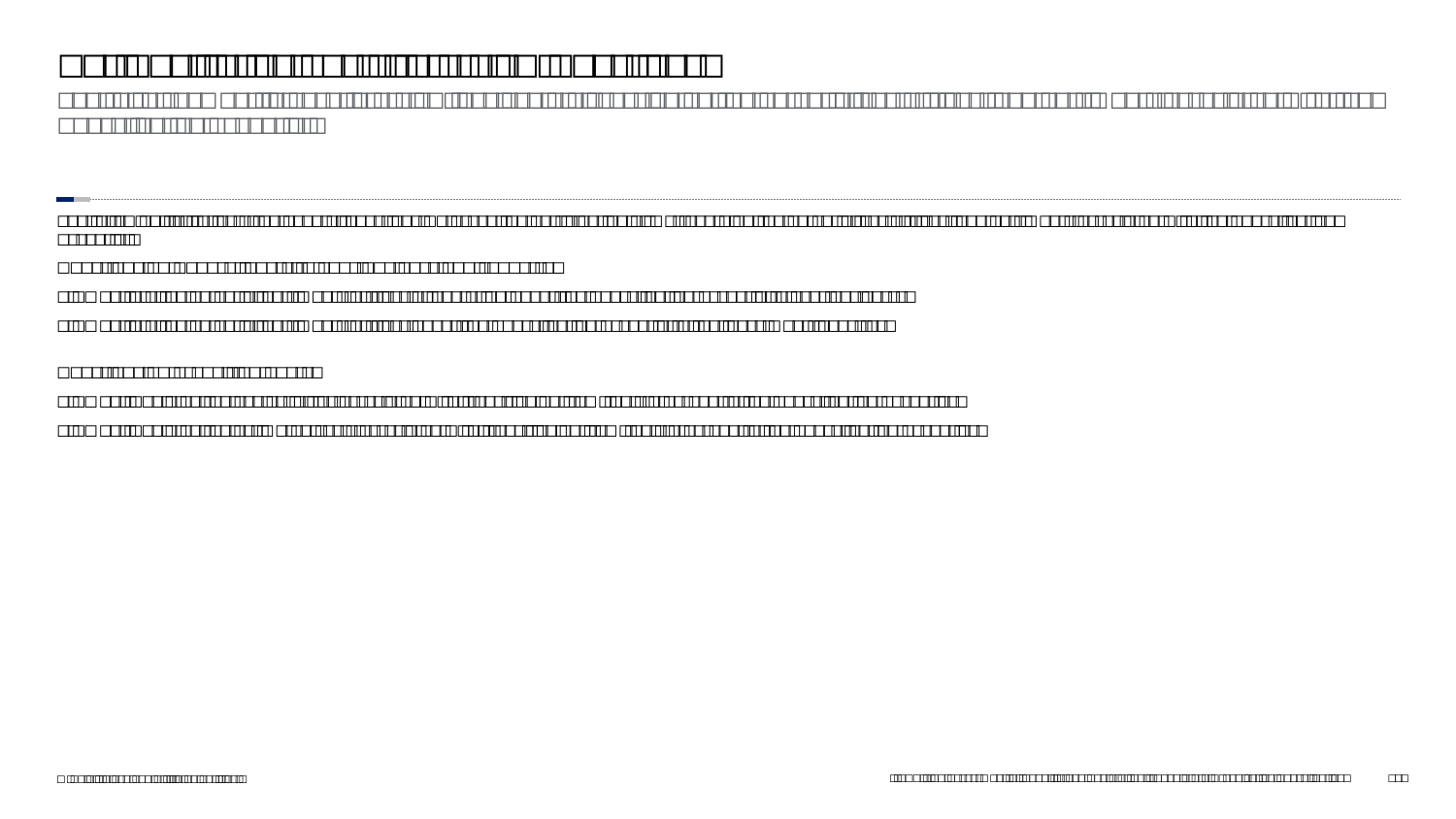## <span id="page-19-0"></span>**Appendix II**  Our Approach to Estimate Reduced Costs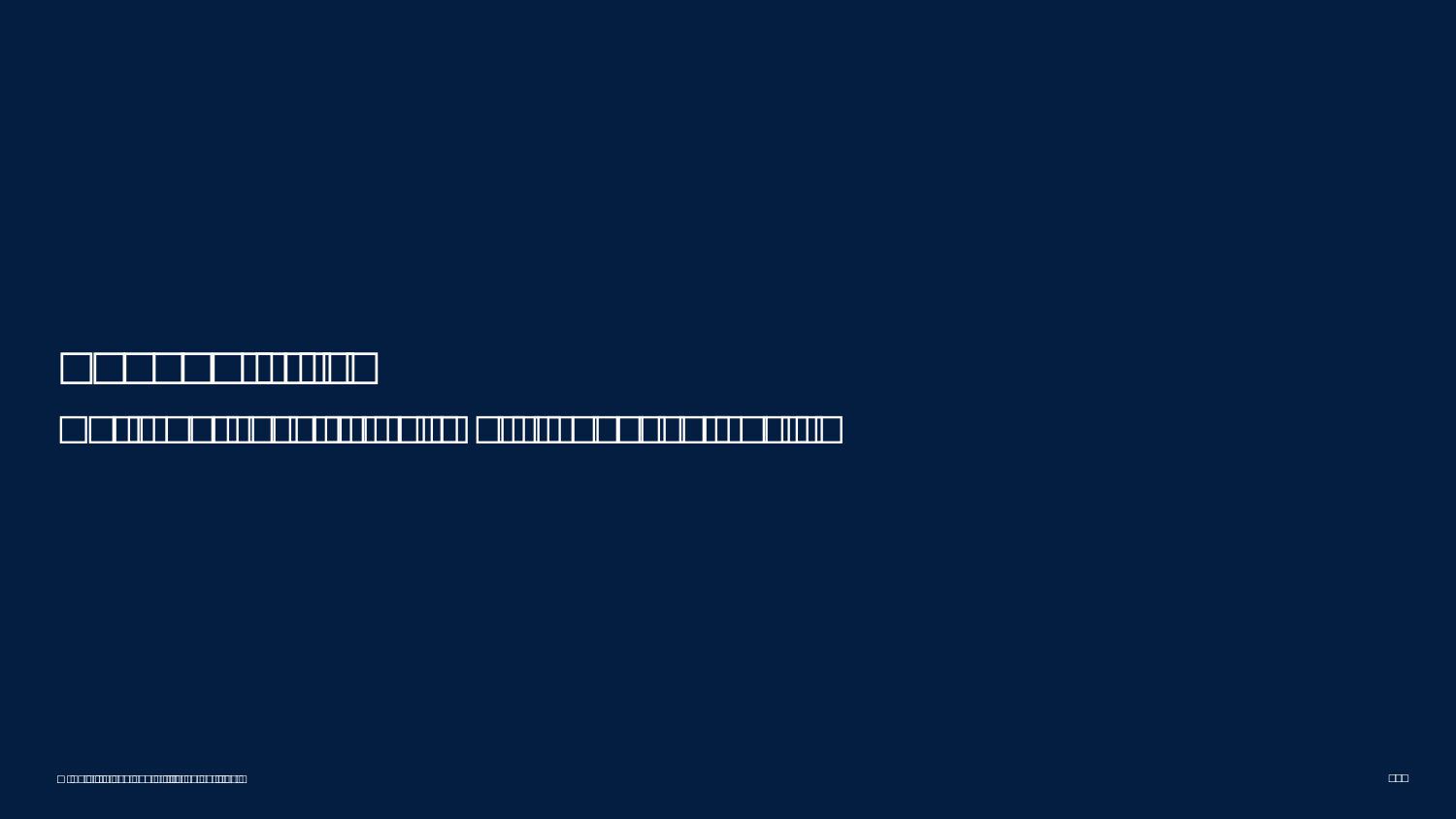## Our Approach to Estimate Reduced Costs (1/5)

We conducted extensive interviews with the Participating Firms to discuss their perspectives on the key benefits and costs of the Consolidation Scenario.

#### **Background**

 The guiding principles and approach underlying the estimate of reduced costs is adapted from guidelines published by the Financial Conduct Authority (FCA). In 2018, the FCA published a cost-benefit evaluation framework titled "How we analyse the costs and benefits of our policies" ("FCA's Methodology"). FCA's Methodology outlines steps required to analyze and estimate the costs and benefits of regulatory interventions, and includes guidance on the level of detail and accuracy required, evidence collection, and uncertainties in quantitative estimations.1

FCA's Methodology is recognized as a standard cost-benefit evaluation framework by the Ontario Securities Commission<sup>2</sup> and the Investment Funds Institute of Canada<sup>3</sup> in Canada. The Investment Funds Institute of Canada promotes the FCA's Methodology given its degree of robustness.4

 We adapted FCA's Methodology to align with the characteristics of the regulatory change under analysis (i.e., SRO consolidation) and requirements of our assessment of benefits and costs.

#### **High-Level Overview of Approach**

Our approach involved four key steps:

- *1. Identification of the Investment Firm's Affected Functions*: FCA's Methodology identified core functions that were most associated with ongoing regulatory compliance activities: compliance, human resources and training, information technology, legal, sales and marketing, and senior management. Reflected through the activities captured by the cost template, Deloitte adapted and expanded these core functions to align with those performed by dealers with respect to IIROC and MFDA compliance. Specifically, we identified the following functions as likely to be impacted by the Consolidation: sales; compliance; supervision; reporting and finance; back office and operations; legal and risk; information technology; administrative services; other ancillary functions (e.g., marketing and communications).
- *2. Collection and Analysis of Sample Cost Data*: Deloitte collected cost data from the Participating Firms through the cost template (as described in detail on Pages 14-19). The cost template was shared with the Participating Firms before the 2019 calendar year end, and as such, Participating Firms were requested to provide cost data with respect to the 2018 calendar year. As our analysis estimates cost savings from 2019 to 2028, inflation adjustments were made to align the Participating Firms' cost data to  $2019.5$

<sup>1.</sup> Financial Conduct Authority, *How we analyse the costs and benefits of our policies*, July 2018.

<sup>2.</sup> Ontario Securities Commission, *Roundtable on Reducing Regulatory Burden*, March 2019.

<sup>3.</sup> Investment Funds Institute of Canada, *Regulatory Burden Reduction: OSC Staff Notice 11-784 Burden Reduction*, March 2019.

<sup>4.</sup> Ibid.

<sup>5.</sup> When applicable, inflation adjustments were made by applying inflation factors from Statistics Canada to cost data provided by Participating Firms, by cost category. Inflation factors were obtained from the following so Employee Wages by Industry: Table 14-10-0064-01; (ii) Statistics Canada, Consulting Services Price Index: Table 18-10-0178-01; (iii) Statistics Canada, Computer Price Index by Type of Purchaser, Table 18-10-0207-01; (iv) S *Commercial Software Price Index: Table 18-10-0061-01*.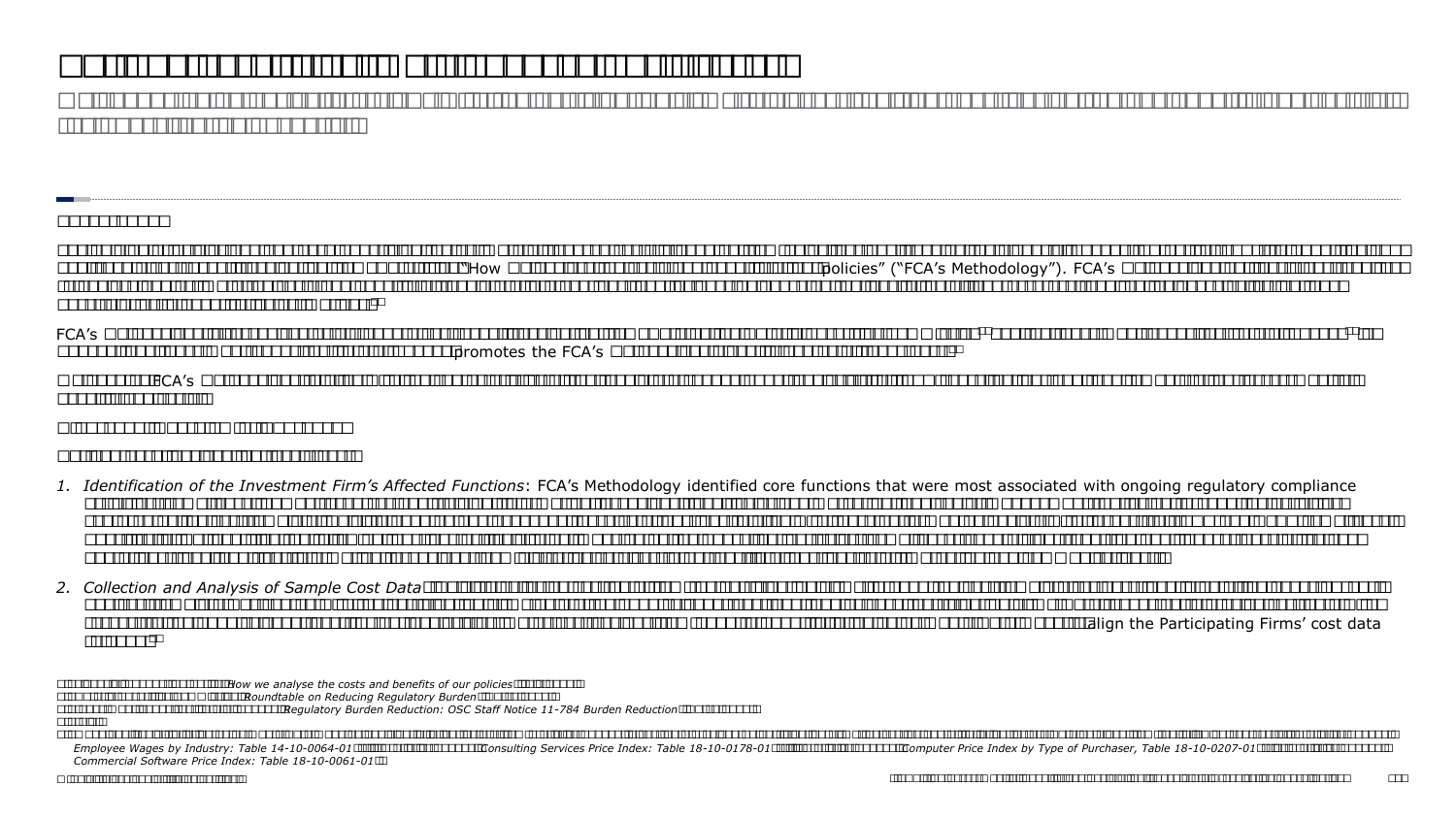#### **High-Level Overview of Approach (Cont'd)**

- party data to estimate the ratio of estimated cost savings to revenues.<sup>1</sup> The reason we undertook this step is because none of the small-sized firms that participated were dual-platform dealers. Ultimately, the sum of the operations undertaken in this step provided an estimation of cost savings realized by dual-platform dealers under the Consolidation Scenario for a single year. *3. Extrapolation Analysis*: This step involves the extrapolation of our sample data (i.e., estimated cost savings collected from Participating Firms) to obtain estimated cost savings realized by dual-platform dealers under the Consolidation Scenario. In this step, we segmented the population of dual-platform dealers to account for economies of scale across firm sizes (in terms of revenues). The population of dual-platform dealers was segmented into three groups based on firm revenues: (i) large-sized firms, (ii) medium-sized firms, and (iii) small-sized firms. At a high level, the ratio of estimated cost savings to revenues for each firm in our sample set was applied to the population of firm revenues within each group. The one exception is for the small-sized segment, in which we leveraged a mix of the Participating Firm data and third-
- *4. Scaling Analysis*: This step involved scaling the estimated cost savings obtained from Step 3 to estimate annual cost savings realized by dual-platform dealers under the Consolidation Scenario over a 10 year time horizon. We based our scaling analysis on market estimates of growth in assets under administration associated with dealers in the investment industry. At a high level, the ratio of estimated cost savings to revenues for each group was applied to our estimates of firm revenues, on a year-by-year basis. The sum of these operations provided an estimation of cost savings realized by dual-platform dealers under the Consolidation Scenario over a 10 year time horizon.

#### **Further Details on the Extrapolation Analysis**

Several studies have compared compliance costs across a sample of financial institutions that vary by size.<sup>2</sup> These studies find that economies of scale exist for financial institutions in fulfilling compliance obligations – e.g., smaller firms (in terms of assets under administration, which are strongly correlated with firm revenues)<sup>3</sup> incur higher costs than larger firms in pursuit of the same compliance standards. This observation is intuitive given that larger firms are more likely to have established large systems and dedicated teams for compliance, leading to higher efficiencies in compliance activities. Therefore, the investment industry may be segmented by size (in terms of firm revenues) in light of the empirical relationship between firm size and compliance costs. Firms within each segment of the investment industry are expected to exhibit similar ratios of revenues to compliance costs.

3. Financial Conduct Authority, *Asset Management Market Study*, November 2016.

<sup>1.</sup> Specifically, we used third-party data to adjust for the economies of scale realized by small-sized firms relative to medium-sized firms. The two key studies that formed the basis of this adjustment are: (i) Federal Res *Compliance Costs, Economies of Scale and Compliance Performance*, 2018 and (ii) Berger et al., *What Explains Differences in the Efficiencies of Financial Institutions?*, Journal of Banking and Finance, 1997.

<sup>2.</sup> For example: (i) Federal Reserve Bank of St. Louis, Compliance Costs, Economies of Scale and Compliance Performance, April 2018, (ii) Drew Dahl et al., Scale Matters: Community Banks and Compliance Costs, July 2016.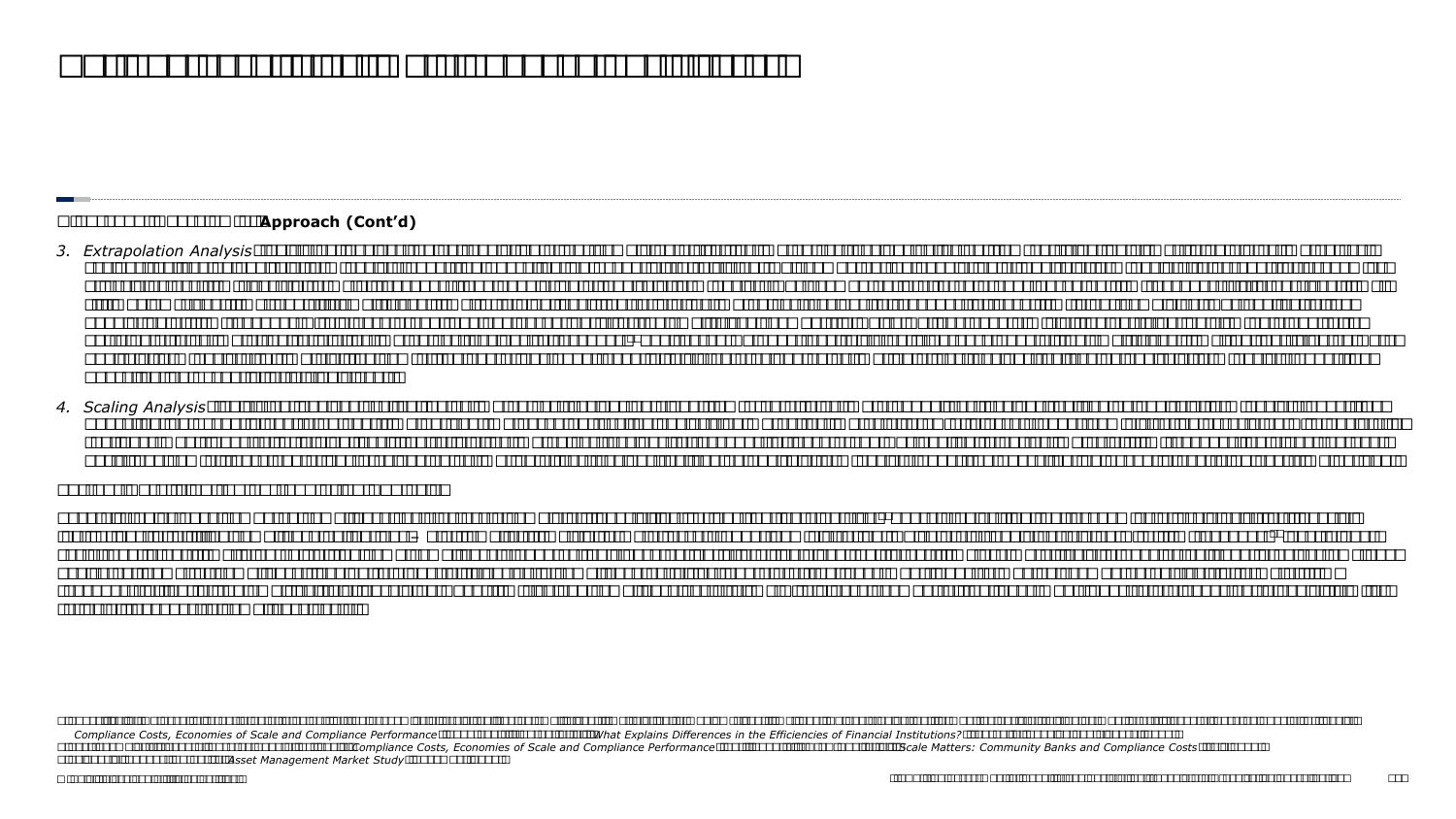### Our Approach to Estimate Reduced Costs (3/5)

#### **Further Details on the Extrapolation Analysis (cont'd)**

We extrapolated the sample data collected from Participating Firms (i.e., cost savings under the Consolidation Scenario) to estimate cost savings realized by dual-platform dealers under the Consolidation Scenario.

 As a first step, we segmented the population of dual-platform dealers by revenues to account for the presence of economies of scale in fulfilling compliance obligations. Based on data provided by IIROC, there were 25 dual-platform dealers active as at January 2020. The IIROC entities of dual-platform dealers vary significantly by annual revenues – ranging from \$3 million to \$7,351 million (based on the most recent fiscal year as at December 31, 2019). We analyzed the distribution of dual-platform dealers by the annual revenues realized by their IIROC entities to develop an approach for segmenting the investment industry. This enabled the segmentation of all dual-platform dealers into three groups: (i) large-sized firms, (ii) medium-sized firms, and (iii) small-sized firms.

### **Table 1: Segmentation of Dual-Platform Firms, by Revenues**

 *All \$ values presented in CAD* 

| Segment           | <b>Definition</b><br>(Based on annual revenues generated by the IIROC<br>entities of dual-platform dealers) | <b>Number of IIROC Entities of</b><br><b>Dual-Platform Dealers</b><br>(January 2020) | <b>Revenues Generated by the IIROC Entities of</b><br><b>Dual-Platform Dealers</b><br>(For the most recent fiscal year as at<br>December 31, 2019) |
|-------------------|-------------------------------------------------------------------------------------------------------------|--------------------------------------------------------------------------------------|----------------------------------------------------------------------------------------------------------------------------------------------------|
| Large-sized firms | More than \$2.5 billion                                                                                     | 8                                                                                    | \$24.3 billion                                                                                                                                     |
| Medium-sized firm | Between \$200 million and \$2.5 billion                                                                     | b                                                                                    | \$2.2 billion                                                                                                                                      |
| Small-sized firms | Less than \$200 million                                                                                     | 11                                                                                   | \$0.5 billion                                                                                                                                      |

Source: IIROC. Deloitte Analysis. Notes: The revenues presented refer to annual revenues realized by the IIROC entities of dual-platform dealers. Due to data limitations, we could not ascertain the annual revenues realized MFDA entities of dual-platform dealers. As such, our approach assumes that the revenues generated by the IIROC and MFDA entities of dual-platform dealers within each segment follow a similar distribution to the correspondi within each segment (i.e., the ratio of IIROC entity revenue to MFDA entity revenue for each Participating Firm is similar to the other dual-platform dealers in its associated segment).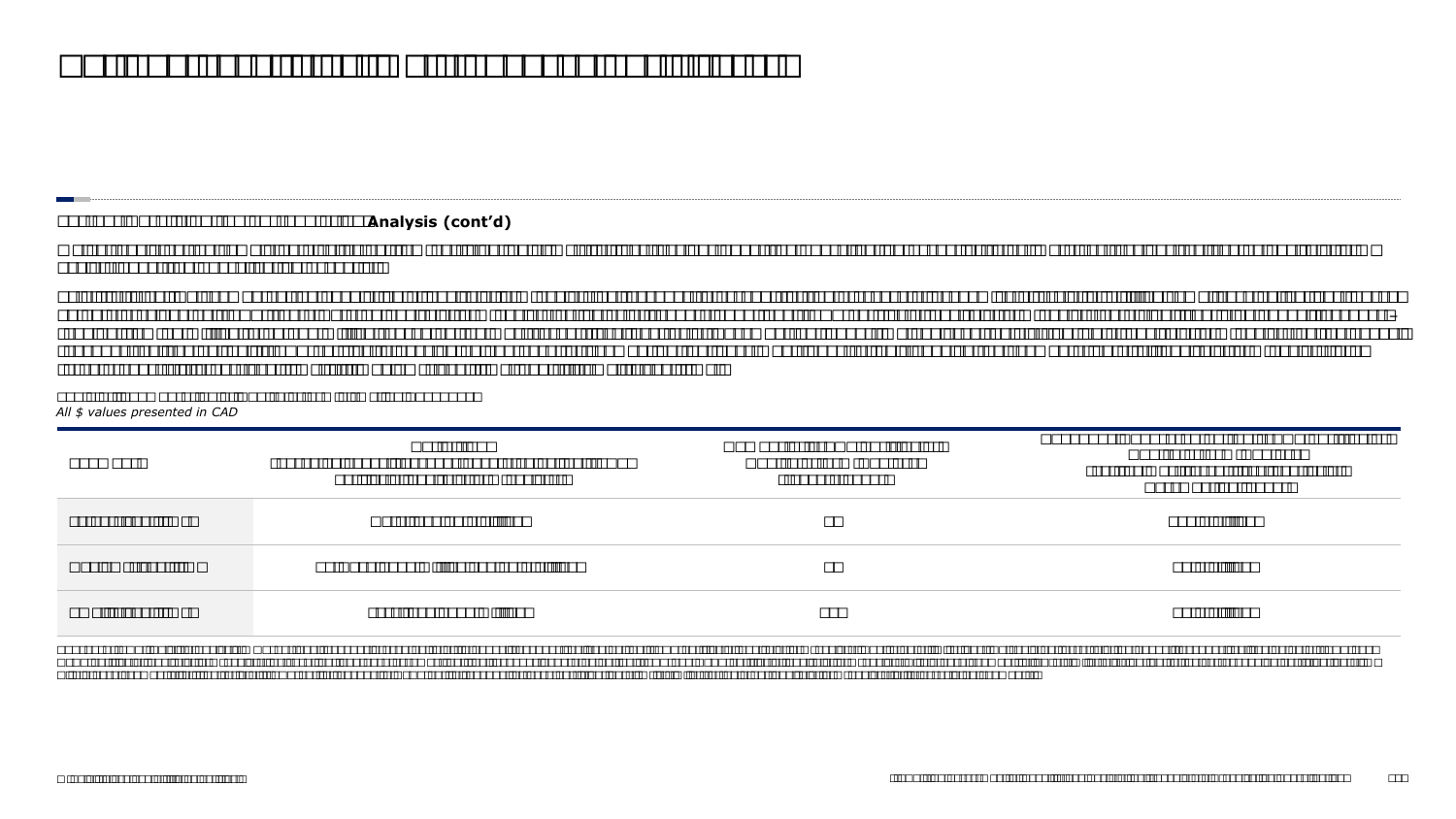#### **Further Details on the Extrapolation Analysis (cont'd)**

As described above, several studies have found a relationship between compliance costs and firm size (defined by revenues in our study) for financial institutions.<sup>1</sup> This observation implies that both compliance costs before and after a regulatory intervention (e.g., SRO consolidation) can be viewed as a function of firm revenues. Intuitively, the difference between compliance costs before and after a regulatory intervention (i.e., cost savings under the Consolidation Scenario) can be viewed as a function of firm revenues.

 As a second step, based on the aforementioned guiding principle, we calculated the ratios of estimated cost savings to revenues associated with the Participating Firms in our sample set. The ratios were applied to the population of firm revenues within the group associated with each Participating Firm. The sum of these operations provided an estimation of a single year of cost savings realized by dual-platform dealers under the Consolidation Scenario.

#### **Further Details on the Scaling Analysis**

In 2017, Canada's investment industry managed total assets of \$4,277 billion through seven key distribution channels.<sup>2</sup> Across these key distribution channels, it is estimated that the investment industry in Canada will manage total assets of \$7,041 billion by 2026 (compound annual growth rate [CAGR] of 5.7% between 2017 and 2026).<sup>3</sup> As described earlier, there is a strong correlation between assets under administration and firm revenues within the investment industry.<sup>4</sup> For the purposes of our scaling analysis, we assumed assets under administration and firm revenues are correlated.

<sup>1.</sup> Please see Page 22.

<sup>2.</sup> The seven key distribution channels are: (i) full-service brokerage, (ii) branch direct, (iii) branch advice, (iv) financial advisor, (v) private wealth, (vi) online brokerage, and (vii) direct seller or robo-advice.

<sup>3.</sup> Strategic Insights, *Canadian Investment Funds Industry: Recent Developments and Outlook*, 2019.

<sup>4.</sup> Please see Page 22.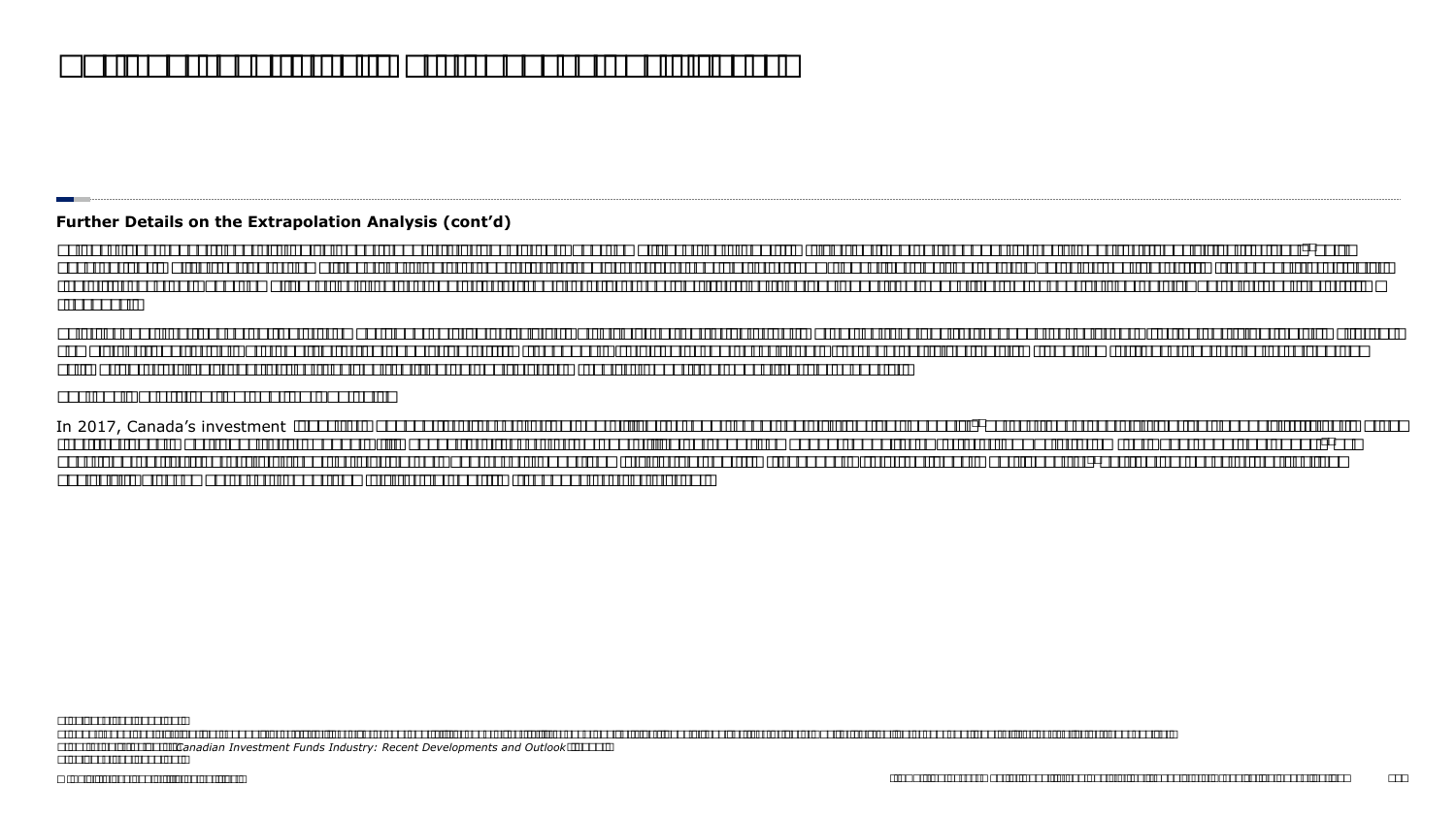### Our Approach to Estimate Reduced Costs (5/5)

#### **Further Details on the Scaling Analysis (cont'd)**

We scaled the annual revenues generated by dual-platform dealers on a year-by-year basis from 2019 to 2028. The CAGR of 5.7% was employed as a basis for scaling annual revenues. Thereafter, the ratio of estimated cost savings to revenues computed for each group was applied to the population of firm revenues within each group, on a year by-year basis. The sum of these operations provided an estimation of cost savings realized by dual-platform dealers under the Consolidation Scenario from 2019 to 2028. This study presents estimated cost savings for this time horizon in terms of net present value (discount rates are based on the weighted average cost of capital [WACC] values associated with the parent companies of dual-platform dealers). $1$ 

**Chart 1: Net Present Values of Estimated Cost Savings Realized by Dual-Platform Dealers, 2019 – 2028**  *All values presented in \$ millions CAD.* 



Source: Deloitte Analysis. Note: Given that the Consolidation Scenario is based on SRO consolidation, and it does not consider the Autorité des Marchés Financiers or the Chambre de la sécurité financière, the benefits and they relate to mutual fund activities carried on outside Quebec.

#### **Potential Opportunities for Further Research**

 Given that we worked with a limited sample, engaging a broader sample of dual-platform dealers would serve to strengthen our estimation of reduced costs. Specifically, this step would enable us to account for differences in cost structures between firms.

1. We estimated WACCs associated with the parent companies of dual-platform dealers (public companies only) based on financial information for the most recent year as at December 31, 2019 to develop a range of discount rat our net present value calculations. The minimum value (3.3%) and maximum value (7.9%) from our estimations were leveraged to develop a range of discount rates for the net present value calculations in this analysis.

© Deloitte LLP and affiliated entities.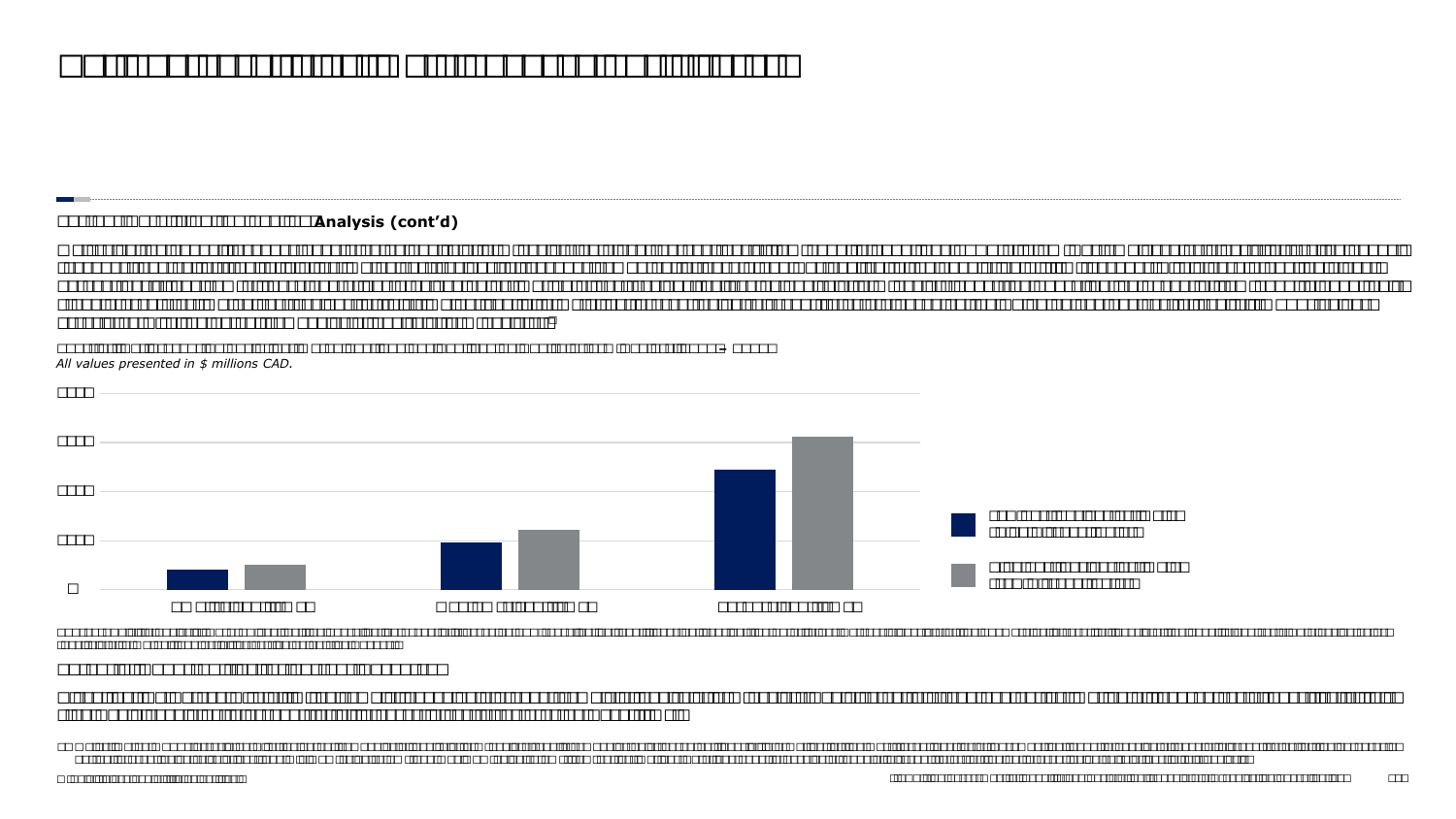## <span id="page-25-0"></span>**Appendix III**  Disclaimers and Limiting Conditions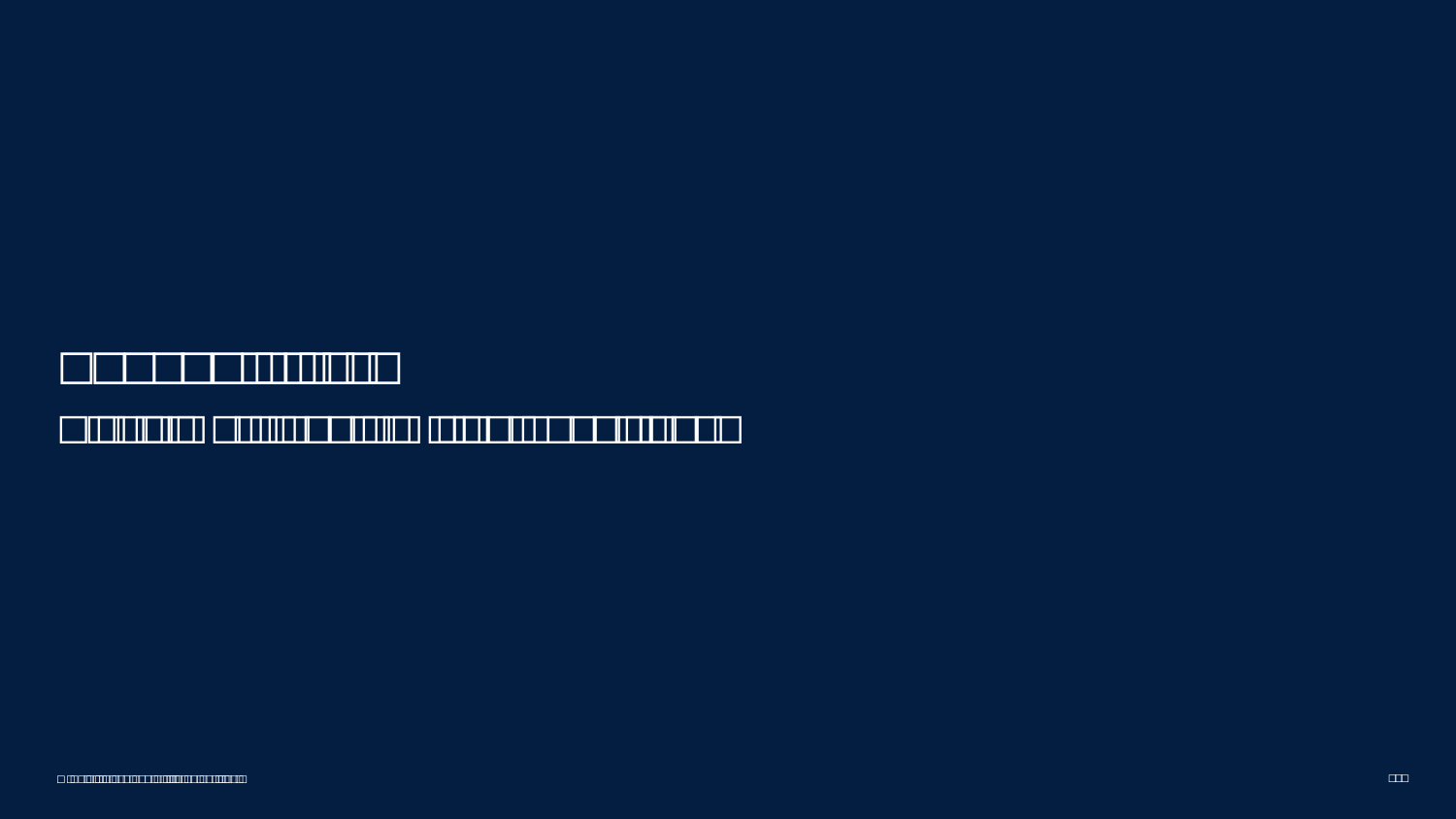### Disclaimers and Limiting Conditions

This report has been provided for the purpose of providing the Investment Industry Regulatory Organization of Canada (IIROC) with an assessment of benefits and costs of regulatory consolidation in the investment industry.

 Deloitte's role is limited to providing the independent analysis described in this report. In presenting our results, Deloitte takes no view or cannot undertake any role that Deloitte's role is limited to providing the independent analysis described in this report. In presenting our results, Deloitte takes no view or cannot undertake any role that<br>could be fairly interpreted as public policy ad such or in that context.

 Any advice, recommendations, information, deliverables or other work product provided to IIROC is for the sole use of IIROC and is not intended to be, and may not be, relied upon by any third party, and all advice, recommendations, information, deliverables, or other work product may be marked to so indicate. This report is offered as a holistic work and should be read and interpreted only in its entirety. Selecting portions of the analysis or the factors considered by it, without considering all factors and analyses together, could create a misleading view of the issues related to the report.

 The analysis is provided as of March 20, 2020, and we disclaim any undertaking or obligation to advise any person of any change in any fact or matter affecting this analysis, which may come or be brought to our attention after the date hereof. Without limiting the foregoing, in the event that there is any material change in any fact or matter affecting the analysis after the date hereof, we reserve the right to change, modify or withdraw the analysis.

 The outbreak of COVID-19 will have a significant impact on the economic outlook. The analysis presented in this report was based on the economic situation prior to the COVID-19 outbreak and does not include any consideration of the likely impact of either of these events or the related fiscal stimulus measures. As a result, readers should carefully consider the relevance of the views and findings contained in this report as the basis for any decisions made in the current economic climate against the backdrop of heightened uncertainty.

We do not provide assurance on the achievability of any forecasted results contained herein because events and circumstances frequently do not occur as expected, differences between actual and expected results may be material, and achievement of the forecasted results is dependent on actions, plans, and assumptions of management.

 If prospective financial information provided by the client or its representatives has been used in this analysis, we have not examined or compiled the prospective financial information and, therefore, do not express an audit opinion or any other form of assurance on the prospective financial information or the related assumptions. Events and circumstances frequently do not occur as expected and there will usually be differences between prospective financial information and actual results, and those differences may be material.

We believe the information obtained from public sources or furnished to us by other sources is reliable. However, we issue no warranty or other form of assurance regarding the accuracy of such information.